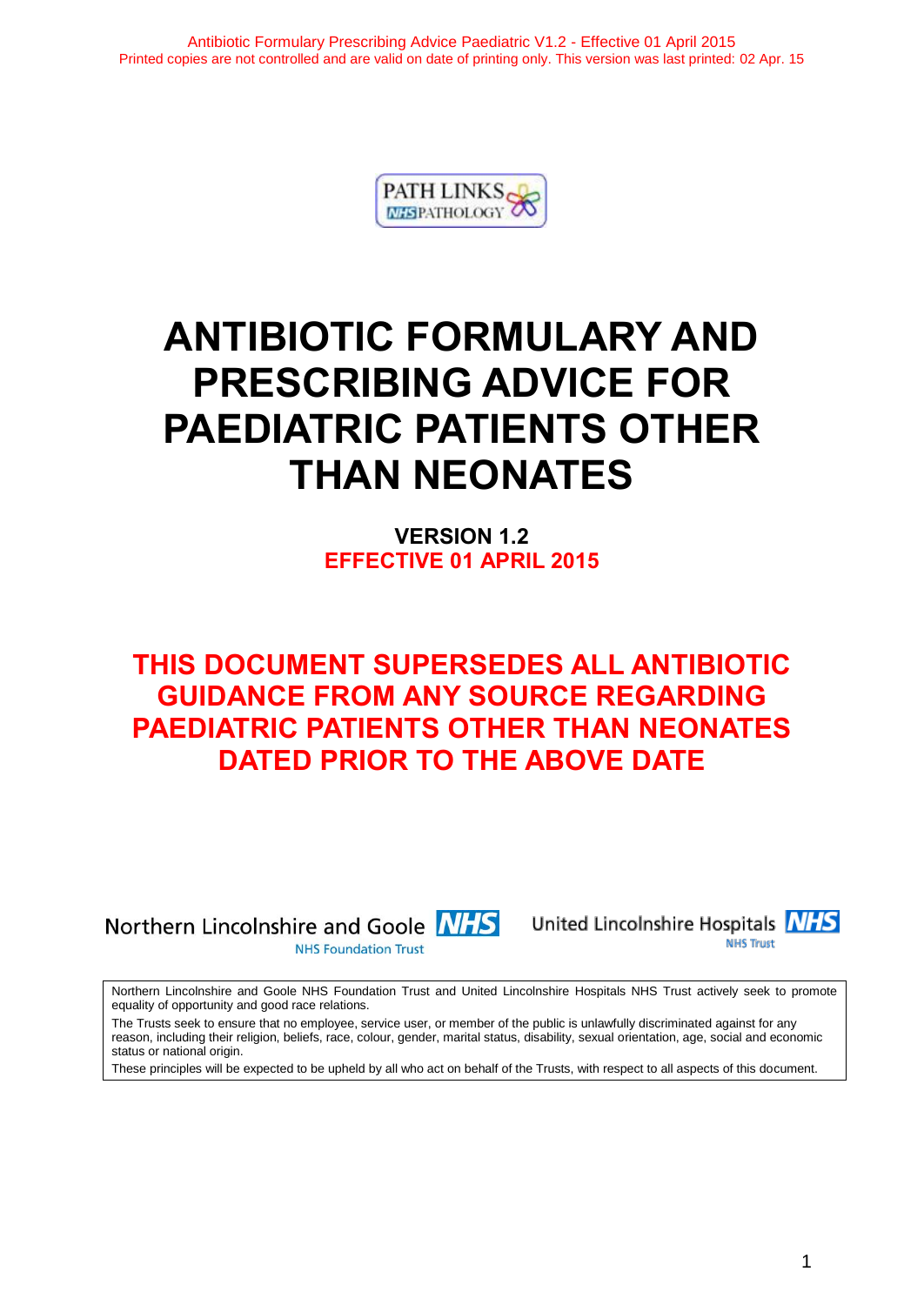|                | 1.1   |                                                                                   |  |
|----------------|-------|-----------------------------------------------------------------------------------|--|
|                | 1.2   |                                                                                   |  |
|                | 1.3   |                                                                                   |  |
|                | 1.4   |                                                                                   |  |
|                | 1.5   |                                                                                   |  |
|                | 1.6   |                                                                                   |  |
| 2 <sup>1</sup> |       |                                                                                   |  |
|                | 2.1   |                                                                                   |  |
|                | 2.2   |                                                                                   |  |
|                | 2.3   |                                                                                   |  |
|                | 2.4   |                                                                                   |  |
|                | 2.5   |                                                                                   |  |
|                | 2.5.1 |                                                                                   |  |
|                |       | 2.5.2                                                                             |  |
|                | 2.5.3 |                                                                                   |  |
|                | 2.6   |                                                                                   |  |
|                | 2.6.1 |                                                                                   |  |
|                | 2.6.2 |                                                                                   |  |
|                | 2.6.3 |                                                                                   |  |
|                | 2.7   |                                                                                   |  |
| 3              |       |                                                                                   |  |
|                | 3.1   |                                                                                   |  |
|                | 3.2   |                                                                                   |  |
|                | 3.3   |                                                                                   |  |
|                | 3.4   | Antimicrobials That Are "Not On Formulary" And Are NOT Stocked 12                 |  |
|                | 3.5   |                                                                                   |  |
|                | 3.5.1 | Inadvertent administration of a beta-lactam based antibiotic to a patient         |  |
|                |       | with a history of adverse reactions to penicillin, with no apparent reaction.  15 |  |
|                | 3.6   |                                                                                   |  |
|                | 3.6.1 |                                                                                   |  |
|                | 3.6.2 |                                                                                   |  |
|                | 3.6.3 |                                                                                   |  |
|                | 3.6.4 |                                                                                   |  |
|                | 3.6.5 |                                                                                   |  |
| 4              |       |                                                                                   |  |
|                | 4.1   |                                                                                   |  |
|                | 4.2   |                                                                                   |  |
|                |       |                                                                                   |  |
|                | 4.3   |                                                                                   |  |
|                | 4.4   |                                                                                   |  |
|                | 4.5   |                                                                                   |  |
|                | 4.6   |                                                                                   |  |
|                | 4.7   |                                                                                   |  |
|                | 4.8   |                                                                                   |  |
|                | 4.9   |                                                                                   |  |
|                | 4.10  |                                                                                   |  |
| 5              |       |                                                                                   |  |
| 6              |       | De-escalation of IV to oral and costs of antimicrobial agents  25                 |  |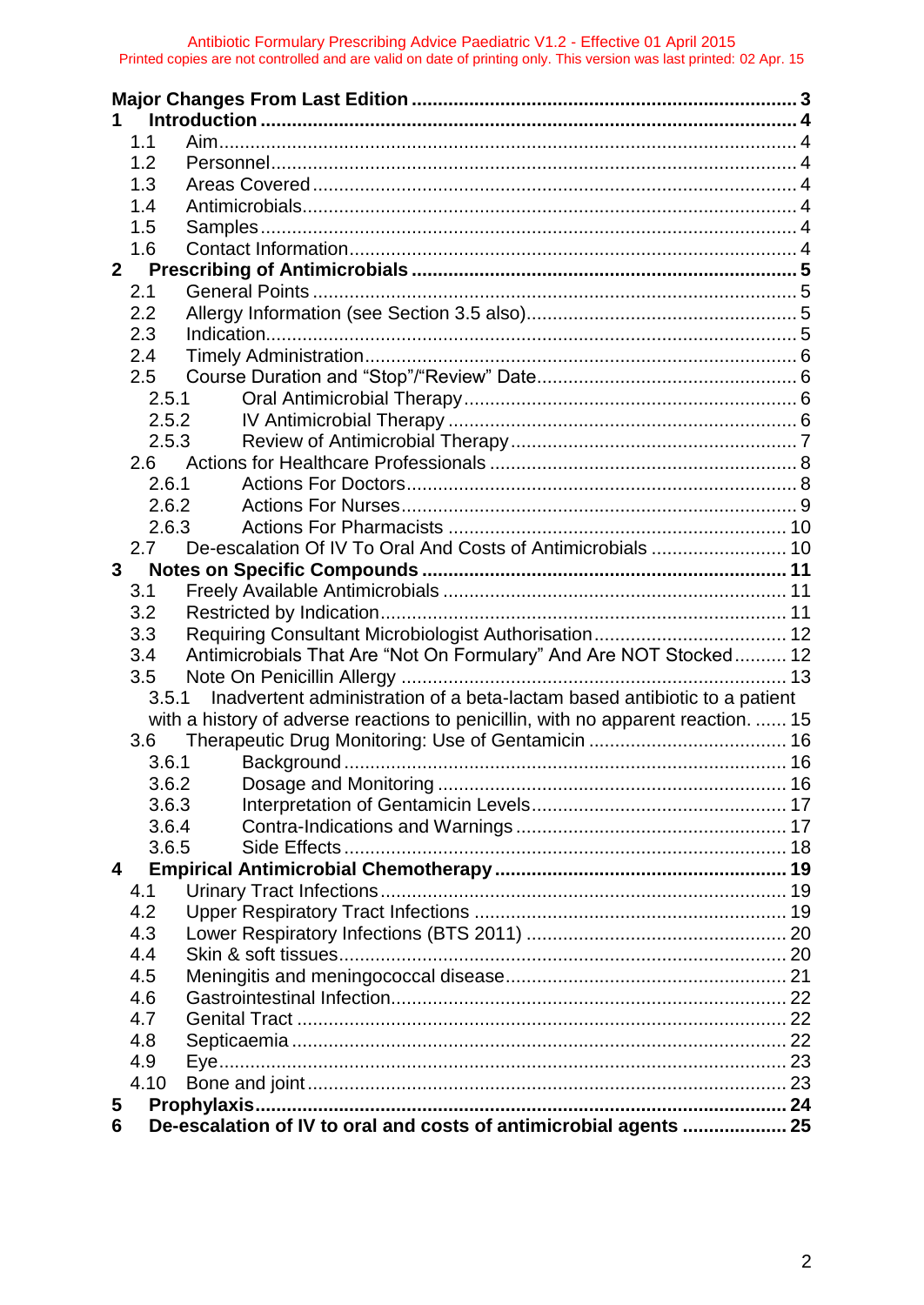## **Major Changes From Last Edition**

## <span id="page-2-0"></span>**Section 2**

Minor changes and clarifications

## **Section 3**

Minor changes and clarifications

## **Section 4**

No major changes

## **Section 5**

No major changes

## **Section 6**

No major changes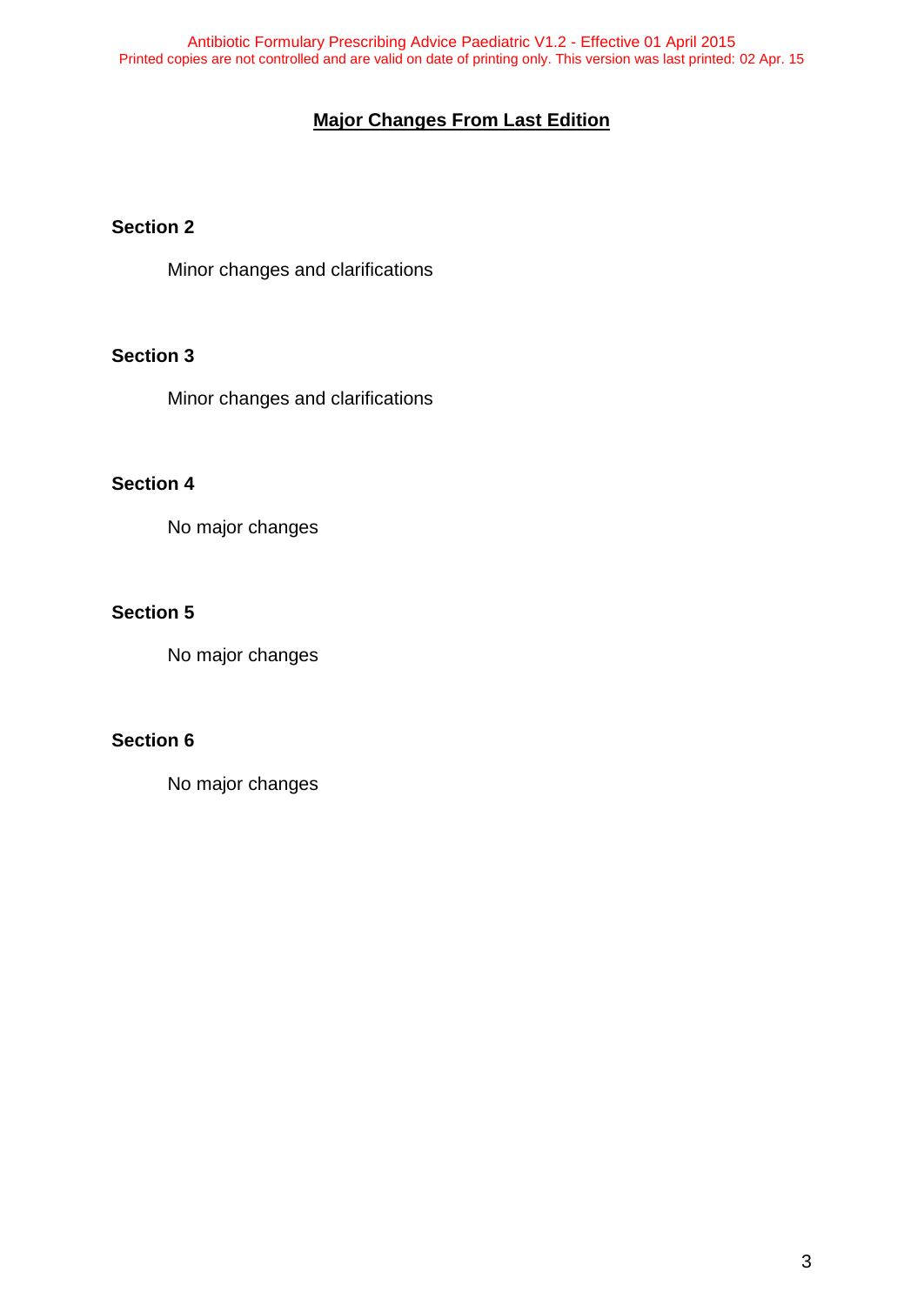#### <span id="page-3-0"></span>**1 Introduction**

#### <span id="page-3-1"></span>**1.1 Aim**

Antimicrobials and antibiotics are a very important part of the therapeutic regimen. Their indiscriminate use however, can affect many other patients through the selection of resistant organisms. Hence it is important that antibiotic use is controlled and profligate and unnecessary use, which selects for bacterial resistance, is avoided. The aim of this document is to encourage the appropriate use of this valuable resource.

The increase in meticillin resistant staphylococcus aureus (MRSA) and *Clostridium difficile* infections in adults is of concern with the continued widespread "routine" use of cephalosporins and fluoroquinolones.

Paediatric patients are no exceptions necessitating a complete revision of the Antibiotic Policy in paediatrics similar to that carried out in adults. The recommendations made in this document are specifically targeted at reducing the risk of the above organisms but also better patient outcome and savings for the health economy.

Specific instructions regarding difficult to treat organisms or infections is beyond the scope of this document and management of these organisms should be guided by reported sensitivities and advise from the consultant microbiologist. National documents and references including the British National Formulary and the British National Formulary for Children should be consulted.

## <span id="page-3-2"></span>**1.2 Personnel**

This document is aimed at all persons having prescribing rights for antibiotics.

## <span id="page-3-3"></span>**1.3 Areas Covered**

This guidance applies to all areas caring for the paediatric population excluding neonates served by the Northern Lincolnshire & Goole Hospitals NHS Foundation Trust (NLAG) and United Lincolnshire Hospitals NHS Trust (ULHT).

## <span id="page-3-4"></span>**1.4 Antimicrobials**

Antibiotics are compounds produced by micro-organisms to inhibit the growth of other microorganisms while antimicrobials are chemically produced and modified compound. This difference is irrelevant in most clinical practice and thus the terms "Antibiotic" and "Antimicrobial" are used interchangeably throughout this document.

## <span id="page-3-5"></span>**1.5 Samples**

Appropriate antibiotic use is best achieved when the target organism is known. Obtaining appropriate samples **prior to the antibiotic being administered is mandatory** *unless* immediate empirical treatment is indicated**.** The procedures for collecting appropriate microbiological samples can be found in the Path Links Laboratory Handbook available on the intranet.

Obtaining and acting promptly on culture and sensitivity test results is vital to ensure only the most appropriate antibiotics are given. Any review and focus of antibiotic use arising from this must be clearly documented in the medical notes.

## <span id="page-3-6"></span>**1.6 Contact Information**

Advice regarding the appropriate use of antibiotics can be obtained from the Duty Consultant Microbiologist, contactable through switchboard out-of-hours or from Dr Vicca on ext 7550 (DPOW), Dr Cowling on ext 2350 (SGH), Dr Jagadeesan ext 6389 (Boston), Dr Papastergiou ext 3734 (Lincoln), or Dr Stoddart ext 4258 (Grantham) during office hours.

Scenarios where microbiologist advice may be particularly useful are marked **M**.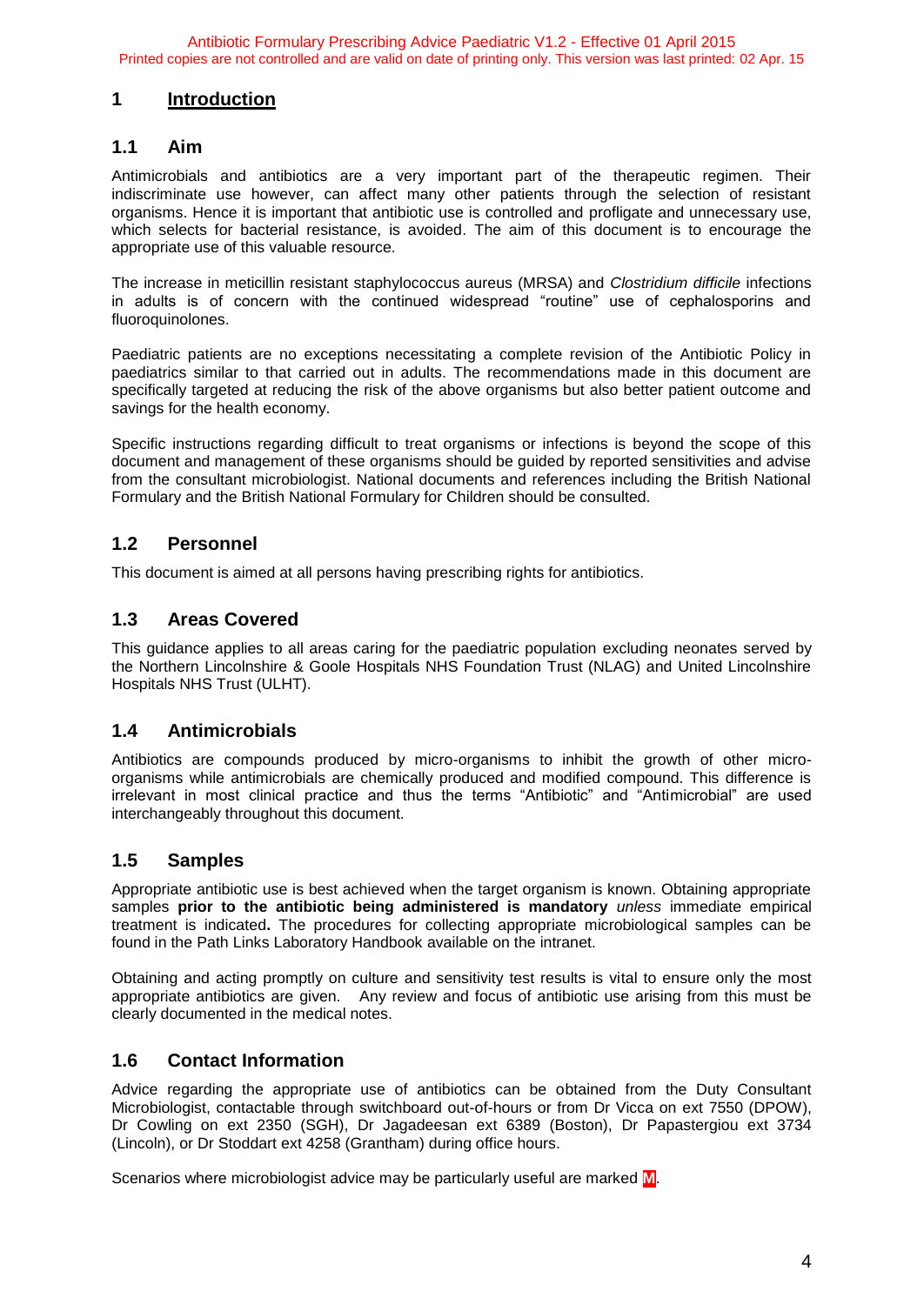#### <span id="page-4-0"></span>**2 Prescribing of Antimicrobials**

This advice is intended to:

- Ensure all antimicrobial agents are **clinically indicated and essential**.
- Ensure any **allergy information** relating to antimicrobials is clearly recorded on the front of all the prescription charts, including the nature of the reaction
- Ensure that prescriptions for antimicrobials are prescribed and administered at regular intervals.
- Ensure the **correct route** is prescribed
- Ensure all antimicrobial prescriptions have a **specific indication documented** on the prescription chart AND in the medical records at the point of prescribing
- Ensure all antimicrobial prescriptions have a **"review" or "stop" date** / length of course endorsed on the prescription chart at the point of prescribing. The duration should also be clear in the medical record.
- **Ensure all antimicrobials are reviewed at 48 hours** to focus therapy and either:
	- **Stop**
	- **De-escalate** from iv to oral therapy
	- **Change** to a narrow spectrum antibiotic
	- **Continue and review again** at 72 hours**.**
- Apply to all paediatric patients excluding neonates.
- Be used by medical, nursing and pharmacy staff.

#### <span id="page-4-1"></span>**2.1 General Points**

Antimicrobials are only indicated when there is evidence of infection or when infection is to be actively avoided such as during surgery. The mere presence of an organism is not an indication for antimicrobials, thus an organism, even MRSA, isolated from a wound that is healing well with no signs of infection does not necessarily require antimicrobial treatment. Antimicrobials are not indicated for conditions that are generally of viral origin.

All doses given in these guidelines, unless specifically indicated otherwise, assume broadly normal renal and hepatic function. Doses may need to be adjusted if renal and hepatic function is impaired.

If a course of antimicrobials has not let to a cure, it should not be automatically repeated. Instead the diagnosis needs to be reviewed and specialist advice sought where necessary.

## <span id="page-4-2"></span>**2.2 Allergy Information (see Section 3.5 also)**

Any allergies to antimicrobials need to be clearly documented in the medical notes *and* on the prescription chart.

## <span id="page-4-3"></span>**2.3 Indication**

The indication for all orders of antibiotics on the drug chart *must* be included on each order.

If there is not a specific box for this information on the prescription chart, the "Additional Instructions" or "Pharmacy" box may be used.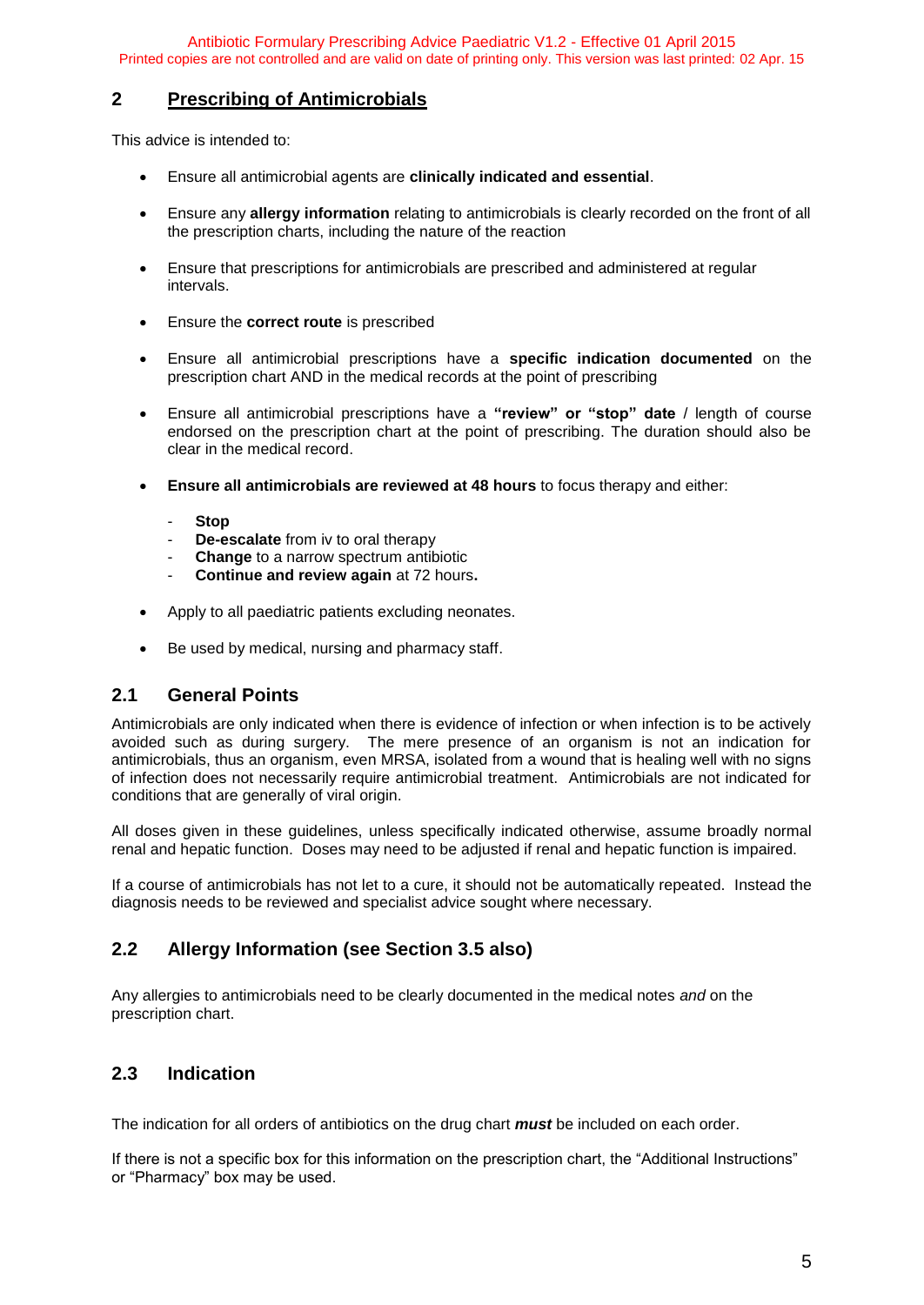#### <span id="page-5-0"></span>**2.4 Timely Administration**

The sooner patients with severe sepsis receive appropriate antibiotics the lower the mortality risk. All patients should receive appropriate antibiotics within 1 hour of severe sepsis onset. (Obtain blood cultures BEFORE administration of antibiotics where possible).

- The initial dose should be prescribed on the "once only" section of the prescription chart.
- The exact time of prescribing and administration should be clearly documented.
- The prescribed should inform the patient's nurse of the need for urgent antibiotics
- Nurses should contact pharmacy as soon as possible if the required antibiotic is not stocked on the ward informing them of how urgent the antimicrobial is.

For more information see intranet.

It is good practice that the initial dose of all antimicrobial is prescribed on the "once only" section of the prescription chart, Care should be taken when prescribing the subsequent regular doses at the defined frequency to ensure this is taken in to account and avoid toxicity. Antimicrobials must be prescribed at a defined frequency, e.g. every 8 hours, to ensure antimicrobials are administered at regular intervals.

Thus dosing at 0600, 1400 and 2200 is acceptable but 0800, 1300, 1700 is NOT acceptable. Whilst there is an understandable tendency to adjust dosing times to fit with nursing medication rounds where possible, this should not be permitted to interfere with the above.

## <span id="page-5-1"></span>**2.5 Course Duration and "Stop"/"Review" Date**

All prescribers **must** document the intended duration on the prescription chart for **all** orders of antimicrobial agents. A "stop" / "review" date must be clearly indicated on the prescription chart at the point of prescribing any antimicrobial agent.

If there is not a specific box for any information on the prescription chart, the "Additional instructions" or "Pharmacy" box may be used.

#### <span id="page-5-2"></span>**2.5.1 Oral Antimicrobial Therapy**

The average length of an oral course is assumed to be 5 days unless otherwise stated in the guidelines.

For some patients it may be difficult to endorse a definite stop date until the patient's condition begins to improve. Antimicrobial agents in these cases should have a review date about twice a week (e.g. consultant ward rounds and/or Fridays). As a minimum, oral prescriptions should be reviewed after 5 days and any reason for continuation must be documented in medical notes.

#### <span id="page-5-3"></span>**2.5.2 IV Antimicrobial Therapy**

In patients with a severe infection who initially require iv antimicrobial therapy, they can be switched to oral therapy **within 48 hours** in the majority of cases with a number of advantages:

- Reduction in the likelihood of hospital acquired iv access associated infection.
- Reduce patient discomfort, improve mobility and possibly increase the potential for earlier hospital discharge.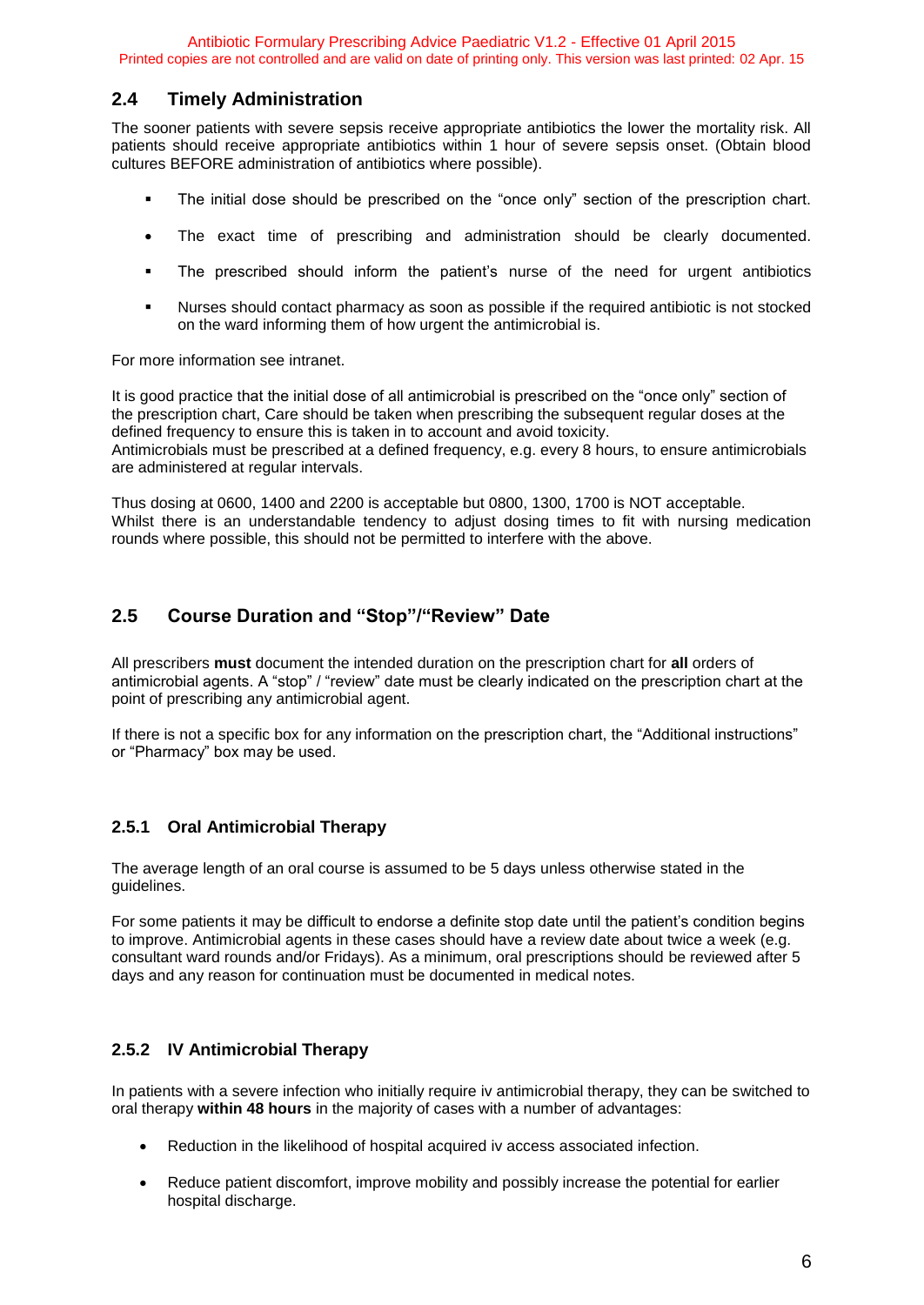- Save both medical and nursing time.
- Potentially reduce treatment costs.
- Potentially reduce the risk of adverse incidences; errors in preparation are significantly higher with parenteral drugs, compared with oral formulations.

The majority of iv antimicrobial agents will therefore require a "review" rather than a "stop" date prior to being converted to oral.

For any intravenous antimicrobials which are continued beyond 48 hours duration, the reason for continuation must be documented in the medical notes.

Intravenous antimicrobials which are re-prescribed beyond 48 hours should be reviewed daily. The decision on continuation/completion of antimicrobial therapy must be documented in the medical notes.

#### <span id="page-6-0"></span>**2.5.3 Review of Antimicrobial Therapy**

There is the need to embed a "Start Smart – Then Focus" prescribing culture with daily review and documented evidence of an active review of all antibiotics after 48 hours. A day 3 prescribing decision should be documented within the notes, focusing therapy in line with cultures / sensitivities / additional clinical information on the patient at 48 hours to either:

- Stop
- De-escalate from iv to oral therapy
- Change to a narrow spectrum antibiotic
- Continue and review again at 72 hours

#### **2.5.3.1 IV To Oral Switch Criteri**a

Suitability for the early switch from iv to oral therapy should be assessed by the attending clinician on a case-by-case basis but patients should generally have all of the "COMS" criteria.

"COMS" criteria to consider:

- **•** Clinical improvement observed
- **O**ral route is not compromised and suitable oral antimicrobial option is available (see Section 6 for recommended oral switches and costs). N.B. If NG / PEG feeding then please consult your ward pharmacist.
- **M**arkers indicate a trend towards normal
- **S**pecific indication / deep-seated infection not present (see exceptions\*)

#### \*Exceptions:

- Deep-seated infections (may require an initial 2 weeks of iv therapy but seek microbiology advice)
	- Osteomyelitis, septic arthritis (N.B. high-dose oral clindamycin may be appropriate once patient is stable – seek microbiology advice).
- High risk infections requiring prolonged iv therapy (seek microbiology advice regarding the length of treatment):
	- **Endocarditis**
	- Exacerbations of cystic fibrosis/bronchiectasis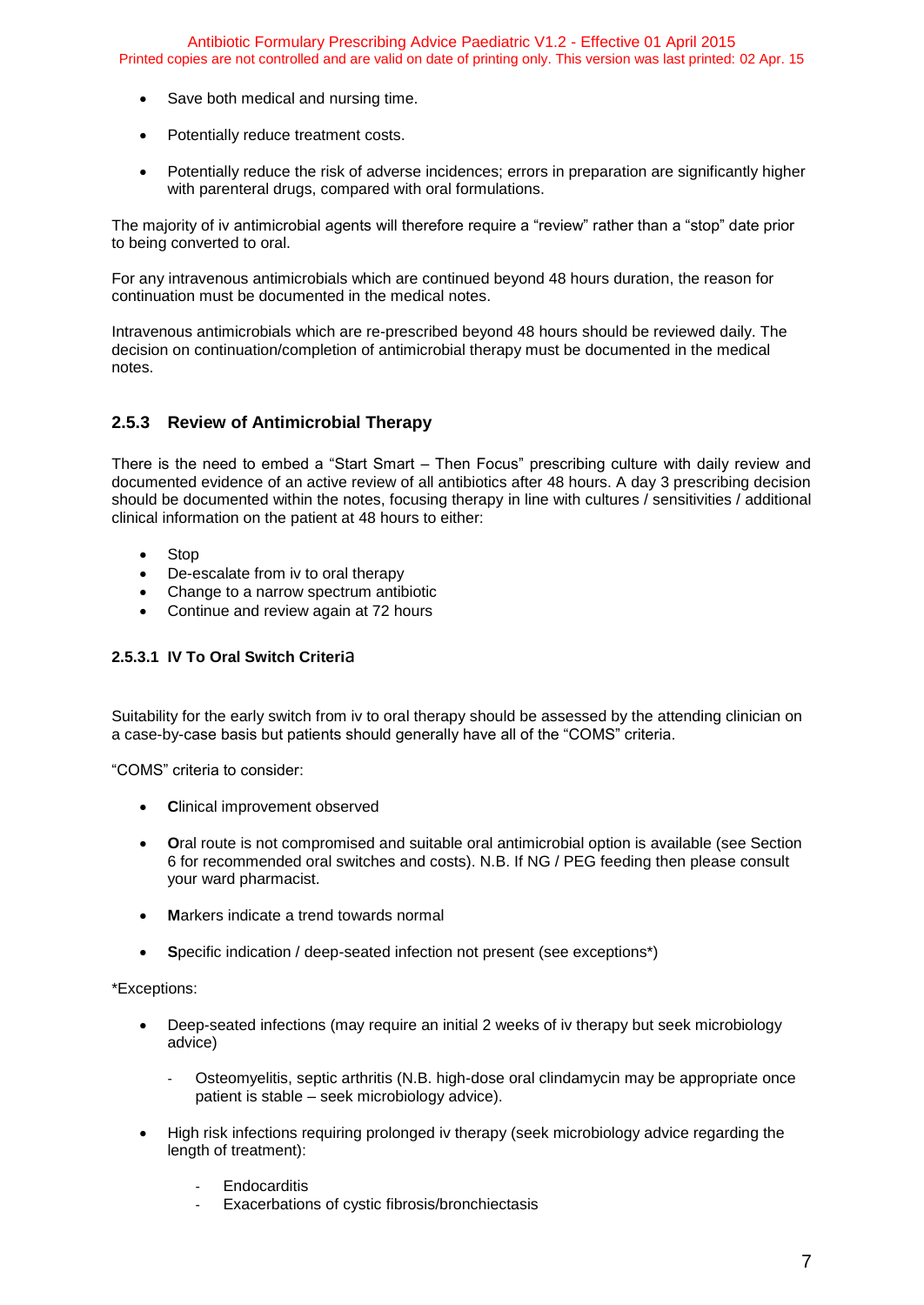- Infected implants/prosthetics
- Intracranial abscesses
- Legionella pneumonia
- **Mediastinitis**
- Meningitis/encephalitis
- Severe infections during chemotherapy-related neutropenia
- Severe or necrotising soft tissue infections
- *Staphylococcus aureus* or *Pseudomonas spp*.bacteraemia
- Certain multi-resistant organisms may require treatment with agents that are only available in an iv form (seek microbiology advice regarding length of treatment).

For a specific indication / deep-seated infection it is still appropriate to prescribe a review date to ensure clinical response. Antimicrobial agents in these cases should have a review date at least once a week (e.g. consultant ward rounds and/or Fridays). It is recommended that longer term iv prescriptions should be reviewed after 5 days.

#### **2.5.3.2 Recording the Route of Administration**

When a course of antimicrobials is initiated, or switched from IV to oral, the route of administration must not only be entered onto the prescription chart, but must also be recorded in the medical notes.

#### <span id="page-7-0"></span>**2.6 Actions for Healthcare Professionals**

#### <span id="page-7-1"></span>**2.6.1 Actions For Doctors**

- Prior to prescribing any antibiotic **confirm the allergy status** of a patient, including the nature of the reaction. Ensure that the allergy box on the front of the prescription chart is completed.
- All prescriptions for antimicrobials should include an indication (enter in the Pharmacy/ 'Additional Instructions' box).
- **Write a "stop" date / intended course duration or a "review" date on the prescription chart for each antimicrobial agent prescribed.**
- The majority of iv antimicrobial therapy will require a "review" date rather than a "stop" date prior to being converted to oral. (See exceptions\*)
- Review points should be targeted for lunchtime doses where possible and should avoid weekends unless the patient is due for daily consultant review.
- Antimicrobial review should be clearly documented in the medical notes **and** on the chart by completing and signing the review box where available. If there is not a review box, the Additional Instruction or Pharmacy box may be used. Endorse a new review date if to continue.
	- For some infections it may be difficult to endorse a definite review / stop date until the patient's clinical condition begins to improve. Antimicrobials in these circumstances should have review dates about twice a week (e.g. Consultant ward rounds and/or Fridays).
- Following an iv to oral switch a stop / course duration must be endorsed for each as either of the following:
	- "..... days more" i.e. ...days of oral following iv therapy
	- "..... days in total" i.e. the total required duration of iv and po together
	- Or put a stop date (e.g. "stop 09/08/2010")
- Antimicrobial agents should be stopped / reviewed earlier than the date shown if clinically indicated.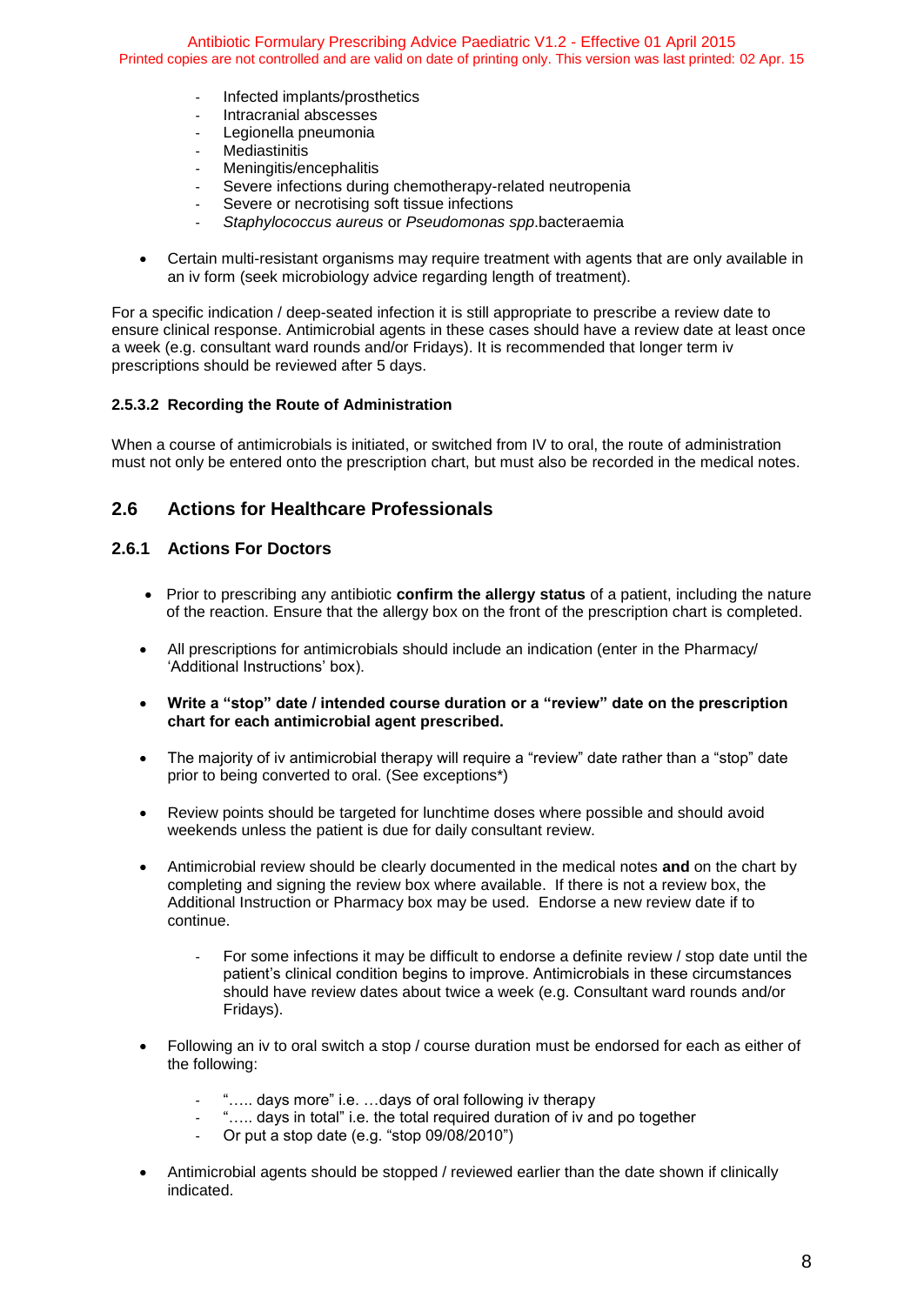Example with stop date (mostly appropriate for oral therapy):

| Date:                              |                   |     |    | 0,3/08 | 04/08 | 0,5/08 | 06/08 07/08 | 08/08    | 09/08 |
|------------------------------------|-------------------|-----|----|--------|-------|--------|-------------|----------|-------|
|                                    |                   |     |    |        |       |        |             |          |       |
| Drug Name                          |                   |     | 6  |        |       |        |             |          |       |
| Nitrofurantoin                     |                   |     |    |        |       |        |             |          |       |
| Route<br>Dose                      | <b>Start Date</b> | ⁄8  |    |        |       |        |             |          |       |
| PÓ<br>50mg                         | 03/08/10          |     |    |        |       |        |             |          |       |
| Signature                          | Bleep or Ext.     | 1/2 | 12 |        |       |        |             |          |       |
| A Doctor                           |                   |     |    |        |       |        |             |          |       |
|                                    |                   | 16  | 18 |        |       |        |             |          |       |
|                                    |                   |     |    |        |       |        |             |          |       |
| Pharmacy / Additional instructions |                   | 22  |    |        |       |        |             |          |       |
| 3 days for UTI                     |                   |     |    |        |       |        |             | A Doctor |       |
|                                    |                   |     | 24 |        |       |        |             |          |       |
|                                    |                   |     |    |        |       |        |             |          |       |

Example with review date (mostly appropriate for initial IV therapy):

| Date:                          |       |                   |    | 03/08             | 04/08 | 05/08 | 06/08 | 07/08 | 08/08 | 09/08 |  |
|--------------------------------|-------|-------------------|----|-------------------|-------|-------|-------|-------|-------|-------|--|
|                                |       |                   |    |                   |       |       | R/V   |       |       |       |  |
| Drug Name                      |       |                   |    | 6                 |       |       |       |       |       |       |  |
| Flucloxacillin                 |       |                   |    |                   |       |       |       |       |       |       |  |
| Dose                           | Route | <b>Start Date</b> | ,8 |                   |       |       |       |       |       |       |  |
| Ig                             | IV    | 03/08/10          |    |                   |       |       |       |       |       |       |  |
| Signature                      |       | Bleep or Ext      | 12 | 12                |       |       |       |       |       |       |  |
| A Doctor                       |       |                   |    |                   |       |       |       |       |       |       |  |
|                                |       |                   | 16 | $\left(18\right)$ |       |       |       |       |       |       |  |
|                                |       |                   |    |                   |       |       |       |       |       |       |  |
| <b>Additional Instructions</b> |       | $\sim$            |    |                   |       |       |       |       |       |       |  |
| Cellulitis                     |       |                   |    |                   |       |       |       |       |       |       |  |
| Review route 48 hours          |       |                   |    |                   |       |       |       |       |       |       |  |
|                                |       |                   |    | 24                |       |       |       |       |       |       |  |
|                                |       |                   |    |                   |       |       |       |       |       |       |  |

#### **NOTE:**

**When rewriting treatment sheets containing prescriptions for antibiotics, ensure that the ORIGINAL START DATE of any antibiotic prescription which needs to be continued is transferred onto the new prescription for that antibiotic, rather than the date the treatment sheet is rewritten.**

#### <span id="page-8-0"></span>**2.6.2 Actions For Nurses**

- Prior to administering any antibiotic **confirm the allergy status** of a patient, including the nature of the reaction. Ensure that the allergy box on the front of the prescription chart is completed by a prescriber or appropriate member of pharmacy.
- Request the Dr to write a "review" / "stop" date on the prescription chart for all antimicrobial agents where appropriate (see exceptions\*).
- Query all prescriptions continuing beyond the "review" / "stop" dates without a review being apparent.
- Whilst awaiting review **continue to administer the antimicrobial**
- Ask the Dr to review a prescription if a number of doses have been missed during the prescribed course, especially if the patient is still unwell or at a weekend where regular review is unlikely.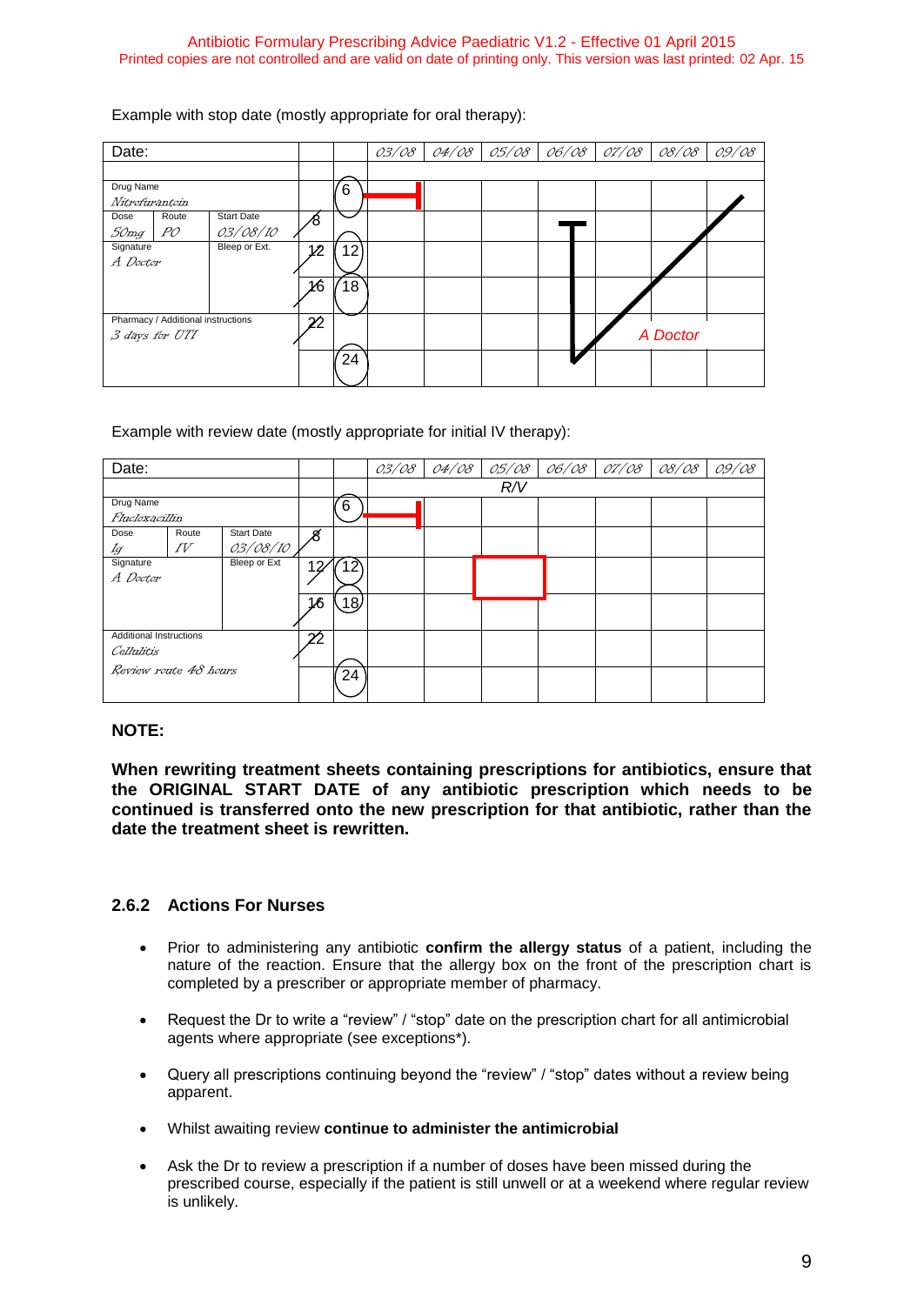#### <span id="page-9-0"></span>**2.6.3 Actions For Pharmacists**

- Prior to checking and/or supplying any antibiotic **confirm the allergy status** of a patient, including the nature of the reaction. Ensure that the allergy box on the front of the prescription chart is completed.
- Ensure all prescriptions for restricted antibiotics adhere to the Antibiotic Formulary and Prescribing Advice.
- Request an indication and "review" / "stop" date to be written on the prescription chart for all antimicrobial agents
- Inform the prescriber that the standard is to include a specific indication and "review" / "stop" date every time an order for an antimicrobial agent is made (see exceptions\*). This request should be made within 48-72 hours of the prescription being written.
- If the prescription is written in the presence of a pharmacist, request an indication and "review" / "stop" date as part of the prescription writing process.
- Query all prescriptions continuing beyond the "review" / "stop" dates without a review being apparent.
- Ask the doctor to review a prescription if a number of doses have been missed during the prescribed course, especially if the patient is still unwell or at a weekend where regular review is unlikely.

If the above is not possible, write in the notes requesting for a "review" / "stop" date for the antimicrobial agent or annotate the prescription chart "review route". Review of dosage points should be targeted for lunchtime doses where possible and should avoid weekends unless the patient is due for daily consultant review.

## <span id="page-9-1"></span>**2.7 De-escalation Of IV To Oral And Costs of Antimicrobials**

Please see Section 6.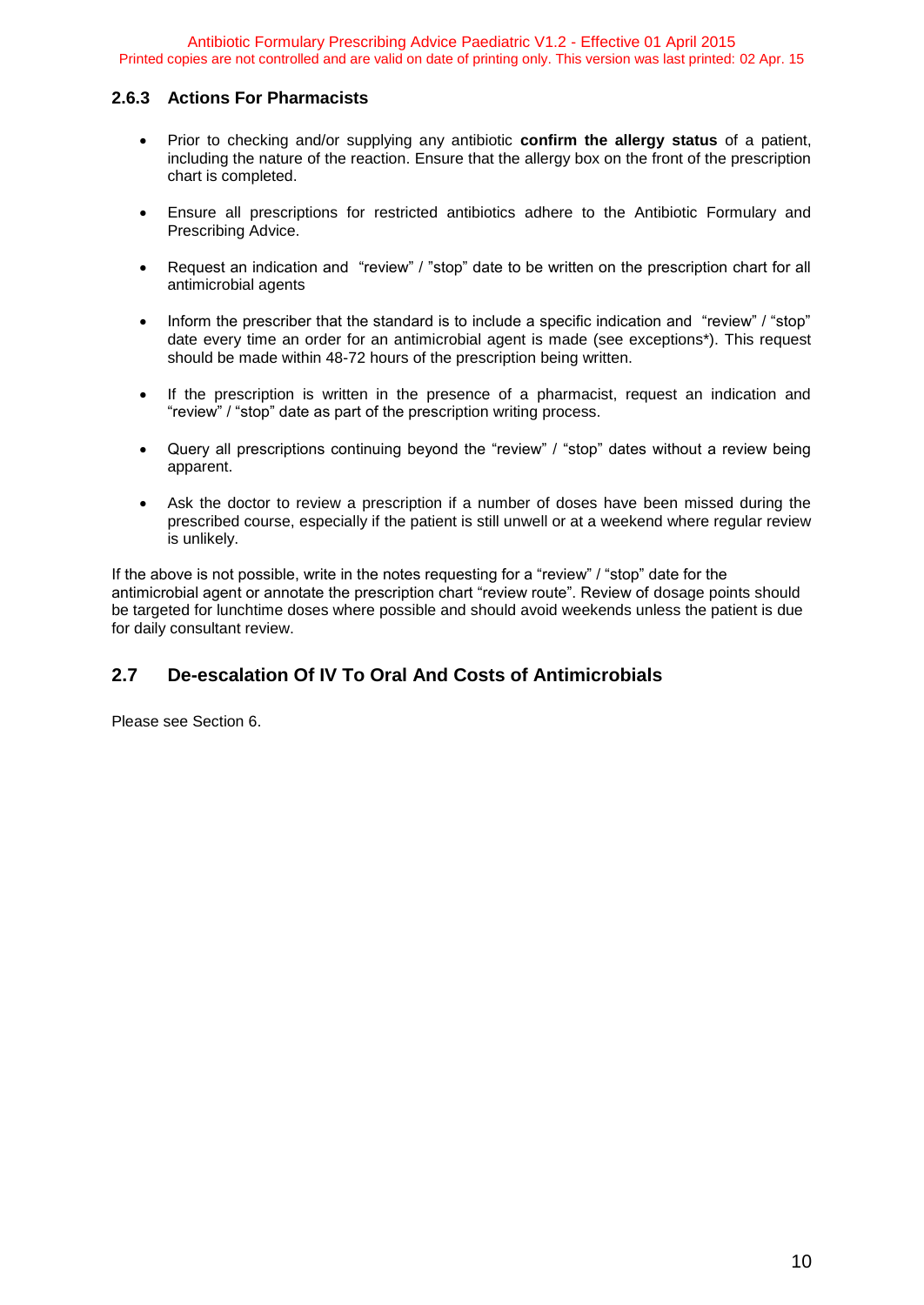## <span id="page-10-0"></span>**3 Notes on Specific Compounds**

The local availability of antimicrobials is grouped into 3 categories:

## <span id="page-10-1"></span>**3.1 Freely Available Antimicrobials**

Aciclovir (iv/po) Amoxicillin (iv/po) Benzyl penicillin (iv) Clarithromycin (iv/po) Co-amoxiclav (iv/po) Doxycycline (po) Flucloxacillin (iv/po) Gentamicin (iv/im) Metronidazole (po/pr/iv) Nitrofurantoin (po) Phenoxymethylpenicillin [Penicillin V] (po) Topical Chloramphenicol Topical Fusidic Acid (eyes) Trimethoprim (po) Vancomycin (iv)

## <span id="page-10-2"></span>**3.2 Restricted by Indication**

Must match indications below or "On Microbiology Advice" documented in case notes and on prescription sheet.

| <b>Agent</b>                        | <b>Indication</b>                                                                                      |
|-------------------------------------|--------------------------------------------------------------------------------------------------------|
| Anti-mycobacterial Agents           | for TB (paediatric infectious diseases)                                                                |
| Azithromycin (po)                   | Sexual Health or LRTI prophylaxis from tertiary centre                                                 |
| Cefixime (po)                       | Sexual Health                                                                                          |
| Cefotaxime (iv) or Ceftriaxone (iv) | Meningitis or other CNS infection (or as listed<br>elsewhere in this guideline)                        |
| Cefuroxime (iv)                     | As listed elsewhere in this guideline                                                                  |
| Cefalexin (po)                      | UTI where no other oral agent is suitable                                                              |
| Ceftazidime (iv)                    | Cystic fibrosis                                                                                        |
| Ciprofloxacin (po)                  | Indications as listed elsewhere in this guideline                                                      |
| Ciprofloxacin (iv)                  | Only where (a) Ciprofloxacin use is indicated and/or (b)<br>patient unable to take ANY oral medication |
| Clindamycin (iv/po)                 | Indications as listed elsewhere in this guideline                                                      |
| Colistin (nebulised)                | Cystic fibrosis                                                                                        |
| Cotrimoxazole (iv/po)               | Pneumocystis prophylaxis and treatment                                                                 |
| Erythromycin (iv/po)                | Prokinetic agent in neonatal intensive care                                                            |
| Meropenem (iv)                      | Indications as listed elsewhere in this guideline                                                      |
| Ofloxacin (po)                      | Sexual Health only                                                                                     |
| Ofloxacin (topical)                 | Ophthalmology                                                                                          |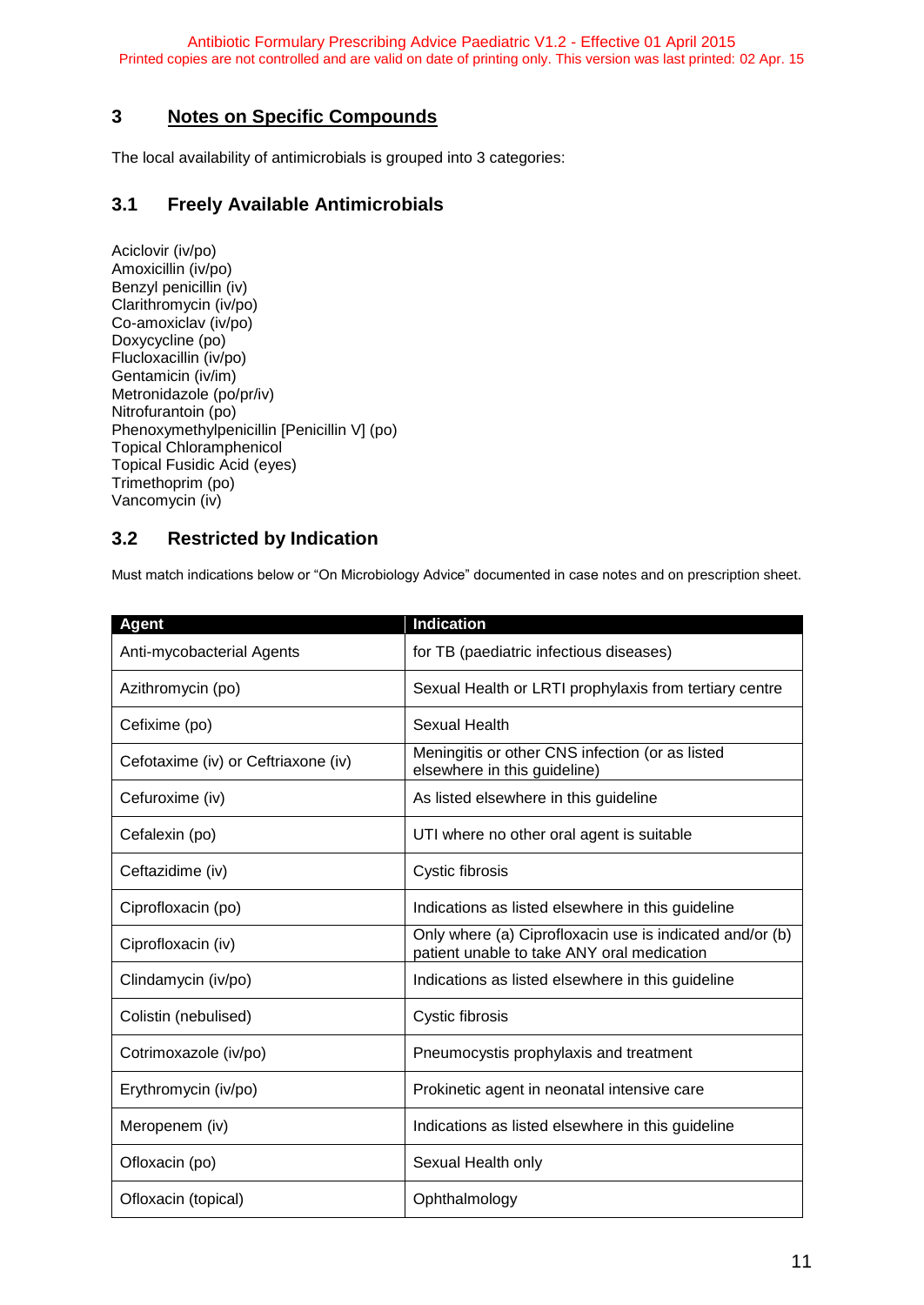| Agent                                 | <b>Indication</b>                                |
|---------------------------------------|--------------------------------------------------|
| Oxytetracycline (po)                  | Dermatology                                      |
| Piperacillin/tazobactam [Tazocin](iv) | As listed elsewhere in this guideline            |
| Pivmecillinam (po)                    | Resistant UTI if no other oral agent is suitable |
| Rifampicin (po/iv)                    | TB, MRSA infection                               |
| Sulfadiazine                          | Toxoplasmosis                                    |
| Teicoplanin (iv)                      | Coagulase negative staph sepsis                  |
| Tobramycin (nebulised)                | CF use only                                      |
| Vancomycin (po)                       | Clostridium difficile infection only             |

## <span id="page-11-0"></span>**3.3 Requiring Consultant Microbiologist Authorisation**

Must be documented "On Microbiology Advice" in case notes & on prescription

Amikacin (iv) Aztreonam (iv) Ceftaroline (iv) Chloramphenicol (iv/po) Colistin (iv) Daptomycin (iv) Ertapenem (iv) Fidaxomicin (po) Fusidic Acid (iv/po) Fosfomycin (iv/po) Imipenem/cilastatin (iv) Levofloxacin (iv/po) Linezolid (iv/po) Moxifloxacin (po/iv) Rifampicin (po/iv) (except in TB) Rifaximin (po) Streptomycin (iv) (except in TB) Temocillin (iv) Ticarcillin [Timentin] – available during piperacillin/tazobactam shortage only Tigecycline (iv) Tobramycin (iv)

## <span id="page-11-1"></span>**3.4 Antimicrobials That Are "Not On Formulary" And Are NOT Stocked**

Ampicillin **Cefaclor** Cefadroxil (po) Cefpodoxime Cefradine (iv/po) Cefuroxime axetil (po) Co-fluampicil (Magnapen) Doripenem Methenamine Nalidixic Acid Neomycin **Netilmicin** Norfloxacin **Telithromycin** Tinidazole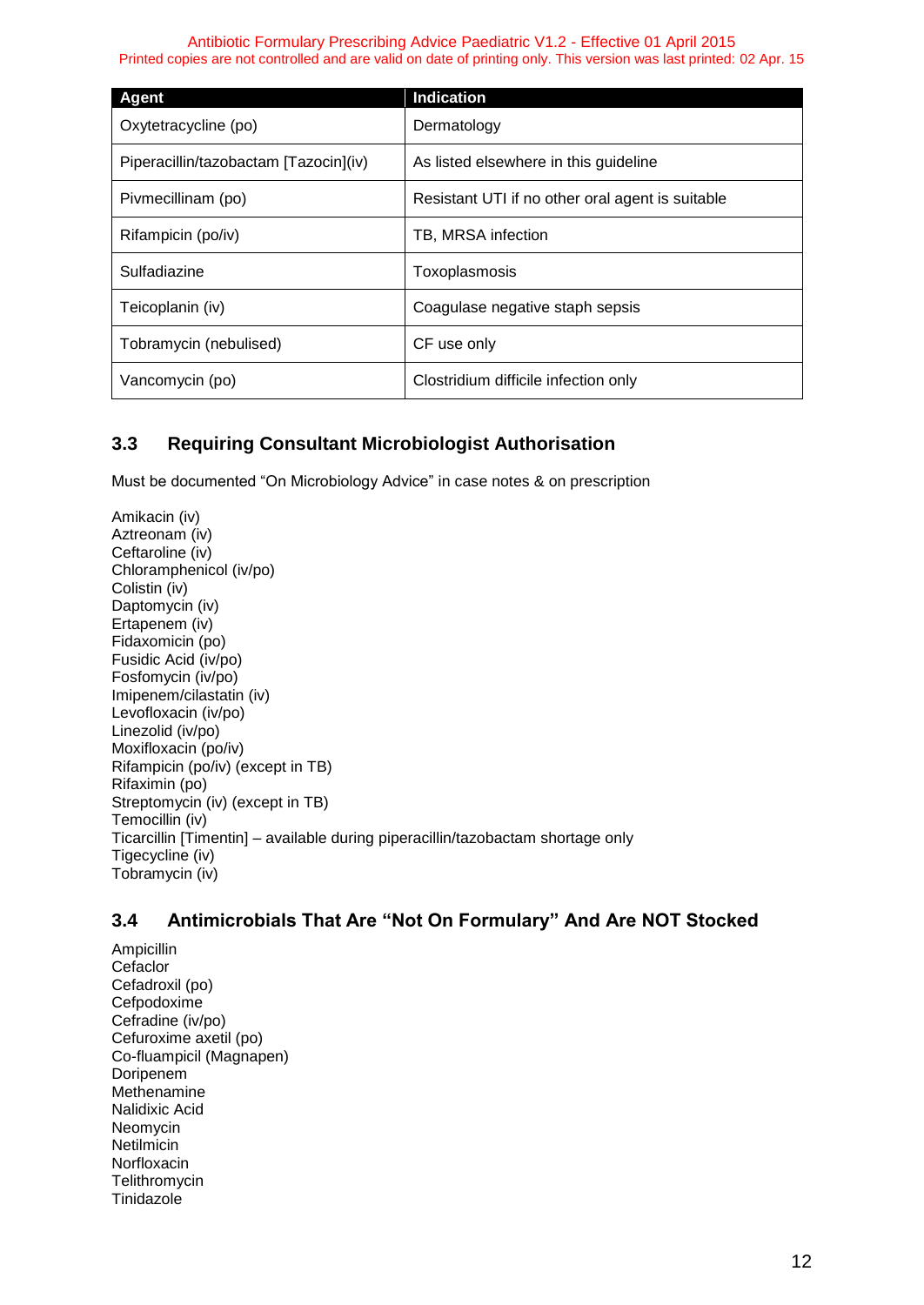**NB** Use non-proprietary preparations where available. Change to narrow spectrum and oral antibiotics when possible.

## <span id="page-12-0"></span>**3.5 Note On Penicillin Allergy**

"Penicillin allergy" appears to be very common in hospitalised patients, being listed amongst the known drug allergies in up to half of in-patients. In practice genuine penicillin allergy is significantly rarer.

#### **Before any patient is labelled penicillin allergic, confirm that the allergy is genuine.**

| <b>Symptom</b>                                                                 | Interpretation                                                                                                                                                                                                                                    |
|--------------------------------------------------------------------------------|---------------------------------------------------------------------------------------------------------------------------------------------------------------------------------------------------------------------------------------------------|
| Nausea, vomiting, abdominal pain:                                              | Frequently accompany oral antibiotics use. These are<br>not usually allergies.                                                                                                                                                                    |
| Maculopapular rash developing<br>several days into a course of<br>antibiotics  | May be a non-allergic rash, particularly common with<br>amoxicillin given during EBV infection. Any features of<br>Stevens-Johnson syndrome should result in immediate<br>discontinuation of the drug and prohibition of use in the<br>future.    |
| Immediate onset angioedema,<br>rhinitis, dyspnoea, wheeze,<br>hypotension, etc | These are very suspicious of IgE mediated allergy.<br>Do not use any beta-lactam if a beta-lactam was the<br>provoking drug. Do NOT use a "test dose" to "find out".<br>Discuss cefalosporin or carbapenem use with Consultant<br>Microbiologist. |
| "My mum told me I was allergic<br>to penicillin, I don't know why"             | Each case will need individual assessment. A specific<br>IgE blood test for IgE against penicillin compounds is<br>specific, but very insensitive. A negative penicillin `RAST'<br>test therefore by no means excludes penicillin allergy.        |

Please note:

- Penicillin allergy is NOT inherited. Testing is NOT indicated even if a relative has true penicillin allergy.
- Skin testing for penicillin is the `gold standard' but reagents for this have stopped being manufactured and this service cannot be offered by the Immunology Department at the present time.
- A detailed history including timing and type of reaction is essential in assessing patients with possible drug allergy.

It is often valuable to check previous drug administration sheets to determine whether or not the patient has received a penicillin in the past without adverse effect.



#### **List of Penicillin- containing antibiotics**

Benzylpenicillin Phenoxymethylpenicillin Flucloxacillin Amoxicillin Co-Amoxiclav (**Augmentin**) Co-fluampicil (**Magnapen**) **Temocillin**  Piperacillin Piperacillin/tazobactam (**Tazocin**) **Ticarcillin** Ticarcillin/clavulanate (**Timentin**)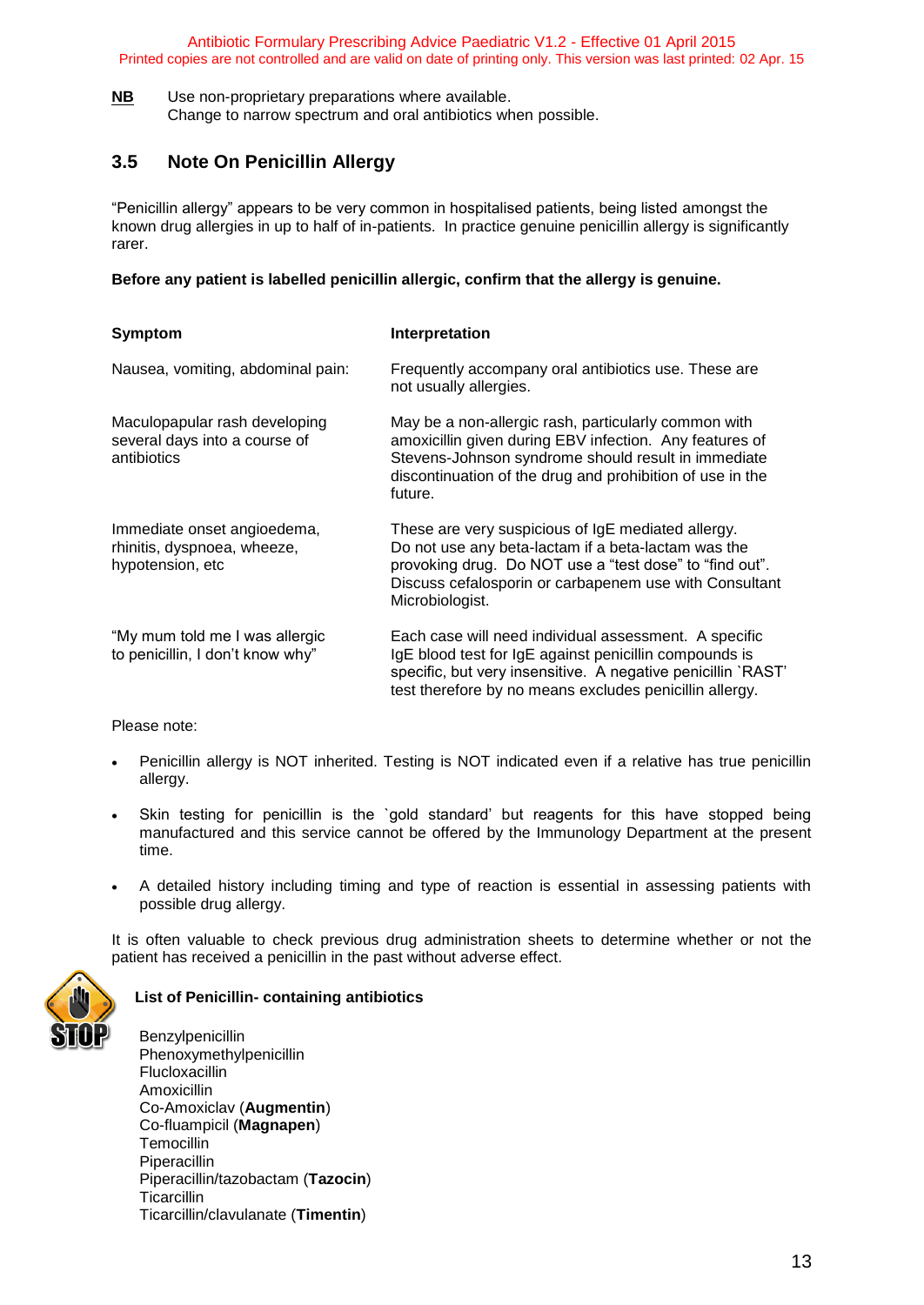

#### **List of Other Beta-lactam Antibiotics**

Patients with a penicillin allergy (history of anaphylaxis, urticaria, Stevens-Johnson syndrome, or rash immediately after penicillin administration) SHOULD NOT receive a penicillin or any other beta-lactam antibiotic listed below.

If a patient has a minor rash (ie non confluent, non-pruritic rash restricted to a small area of the body), with a penicillin or a rash that appears more than 72 hours after administration, they may be able to safely tolerate another beta-lactam antibiotic such as those below but proceed with caution.

Please seek expert microbiology advice in cases of SEVERE infections.

- Cefalexin Doripenem Cefradroxil Ertapenem Cefixime Imipenem Ceftriaxone
- Aztreonam Cefuroxime Cefotaxime Meropenem<br>Ceftazidime Piymecillinar Pivmecillinam<br>Ceftaroline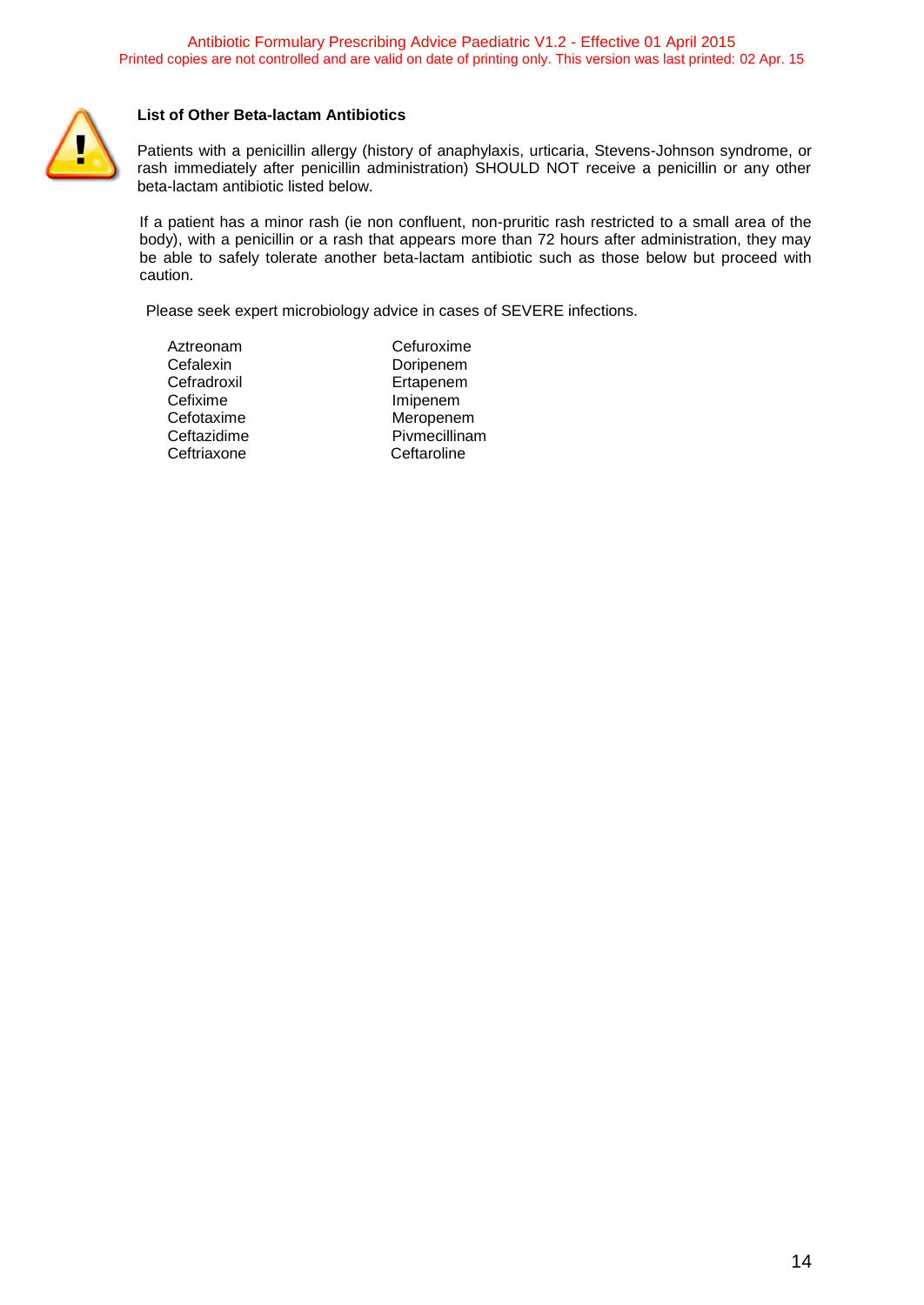#### **3.5.1 Inadvertent administration of a beta-lactam based antibiotic to a patient with a history of adverse reactions to penicillin, with no apparent reaction.**

Administration of a penicillin based antibiotic to a patient with a previously recorded adverse reaction **is a serious clinical error**, and all efforts to avoid it must be made. However, it is acknowledged that this error does occasionally occur, and the result can yield useful information which may be of benefit to the patient.

First there must be duty of candour – discuss the situation with the patient and apologise for the error. Involve the consultant in charge of the patient's care as soon as practical. Complete an incident report form (IR1).

<span id="page-14-0"></span>

| <b>Nature of previous reaction</b>                                                                         | <b>Mechanism</b>                                         | <b>Action to be taken</b>                                                                                                                                                                                                             |
|------------------------------------------------------------------------------------------------------------|----------------------------------------------------------|---------------------------------------------------------------------------------------------------------------------------------------------------------------------------------------------------------------------------------------|
| Anaphylaxis, angioedema, acute urticaria                                                                   | Type 1<br>hypersensitivity                               | Inadvertent test of hypersensitivity. If no reaction at first dose, risk of reaction to<br>subsequent doses is no greater than for the rest of the population. Reassure patient and<br>re-label notes as not Type 1 hypersensitivity. |
| Stevens-Johnson syndrome, erythema<br>multiforme, severe mouth ulcers, toxic<br>epidermal necrolysis (TEN) | Delayed<br>hypersensitivity,<br>drug acts as a<br>hapten | Stop the antibiotic immediately and discuss with a microbiologist. Careful history<br>regarding timing of antibiotics in previous reaction needed – it may have been the<br>underlying infection that caused the reaction.            |
| Rash after amoxicillin for sore throat                                                                     | Amoxicillin / EBV<br>effect                              | Reassure. If symptoms recur, reclassify as delayed onset rash.                                                                                                                                                                        |
| Delayed onset rash                                                                                         | T-cell mediated                                          | If single dose only, switch to an alternative agent. If 2 or more doses, watch and manage<br>symptoms if they occur. If no reaction, reassure and re-label.                                                                           |
| Drug fever / serum sickness-like reaction                                                                  | Immune complex /<br>type III                             | Review need for antibiotics. Discuss alternatives with a microbiologist                                                                                                                                                               |
| Nausea, vomiting or diarrhoea                                                                              | GI intolerance                                           | Reassure patient. If symptoms recur, review need for antibiotics. Discuss alternatives<br>with a microbiologist if necessary.                                                                                                         |
| Clostridium difficile colitis or previous GDH<br>positivity                                                | Imbalance of GI<br>flora                                 | Review need for antibiotics. Discuss alternatives with a microbiologist                                                                                                                                                               |
| Thrush                                                                                                     | Super-infection<br>with Candida spp.                     | Should resolve on stopping antibiotics. Manage symptoms according to the antibiotic<br>formulary.                                                                                                                                     |
| HIV disease-related drug reaction                                                                          | CD4 < 200                                                | Seek specialist advice.                                                                                                                                                                                                               |
| <b>Unknown</b>                                                                                             | Unknown                                                  | If no reaction, continue antibiotic and watch for symptoms. If they occur, manage<br>accordingly. If not, reassure and re-label.                                                                                                      |

If the patient is found not to be allergic to the agent administered, communicate the finding to the rest of the medical and nursing team, re-label the medical records and drug chart, explain to and reassure the patient, and inform the GP.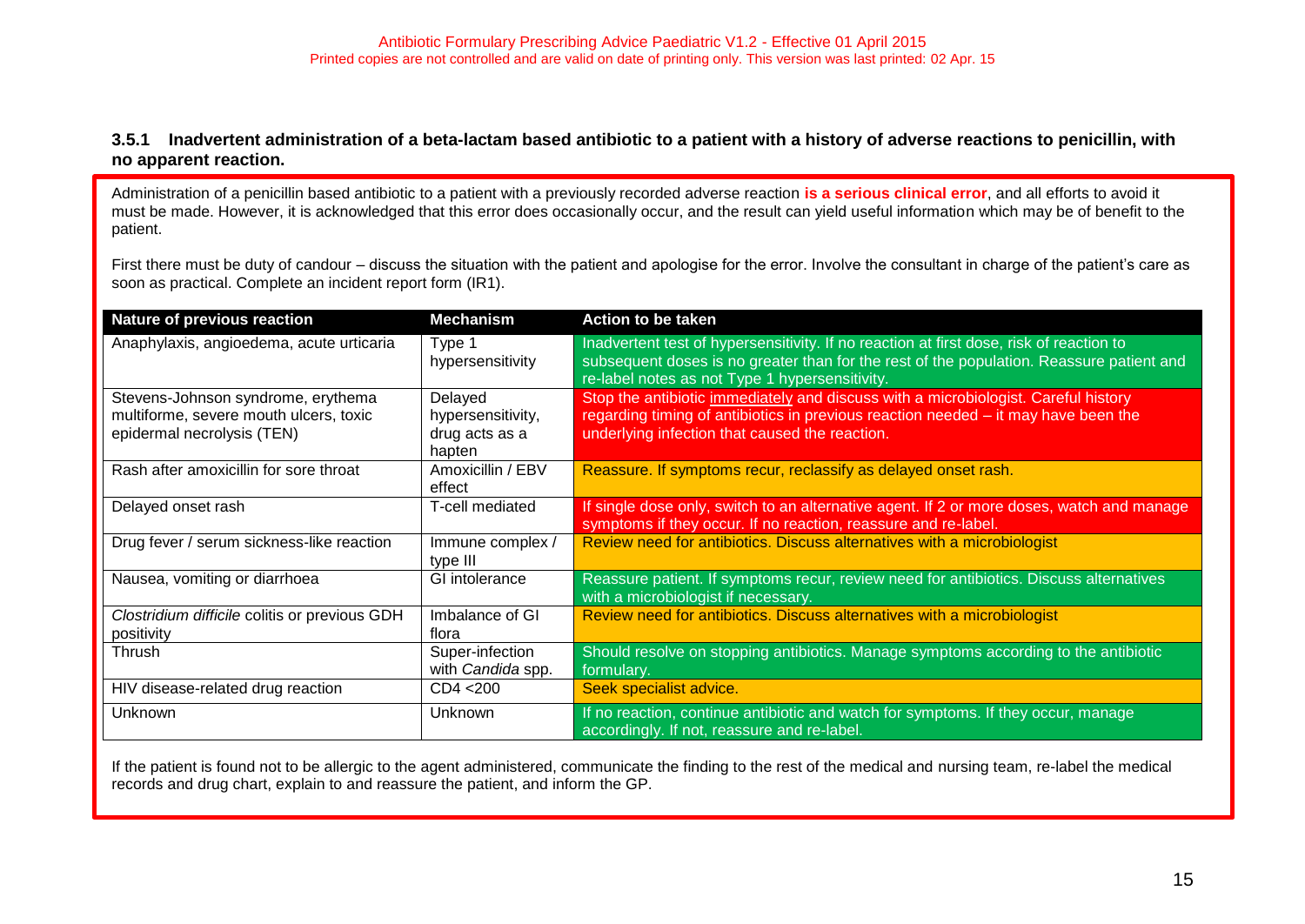## <span id="page-15-0"></span>**3.6 Therapeutic Drug Monitoring: Use of Gentamicin**

#### <span id="page-15-1"></span>**3.6.1 Background**

Once daily dosing of gentamicin has been shown, in randomised clinical trials, to be as effective as multiple daily dosing regimens. Evidence suggests that, when compared to multiple daily dosing, aminoglycosides administered once daily also have a lower risk of nephrotoxicity and no greater risk of ototoxicity<sup>1</sup>. Despite the fact that the majority of these randomised controlled trials have been conducted in adults, the limited paediatric data available reflects these adult findings  $2-5$ . Most of these studies on once daily gentamicin in children have used a dose of 7mg/kg IBW and this is now the dose recommended in BNFc.

This document is intended to guide the prescribing and monitoring of once daily gentamicin therapy and should be used in preference to doses and monitoring schedules in BNFc.

#### <span id="page-15-2"></span>**3.6.2 Dosage and Monitoring**

| Dose: | 1 month to 18 years | = 7 mg/kg per dose |
|-------|---------------------|--------------------|
|-------|---------------------|--------------------|

#### **Dose for Haematology/Oncology patients and those currently on nephrotoxic drugs:**

| 1 month to 12 years | $= 6$ mg/kg per dose |
|---------------------|----------------------|
| >12 years           | = 5mg/kg per dose    |

If obese, calculate dose based on ideal weight for height, e.g. if height  $90<sup>th</sup>$  centile use  $90<sup>th</sup>$  centile weight.

| Administration: | Slow IV infusion over 15 – 20 minutes.                                |
|-----------------|-----------------------------------------------------------------------|
|                 | Dilute with sodium chloride 0.9% or glucose 5% (volume not critical). |

#### **Monitoring:**

- Prescribe one dose initially and wait for levels before further doses are prescribed.
- Only one timed level should be monitored.
- Take level 12 24 hours after the start of the infusion.
- Record the following on the drug card and laboratory request form:
	- 1. Exact time dose given.
	- 2. Exact time post dose that the sample was taken.

Thereafter take level:

- twice weekly if stable, 12 24 hours after last dose
- if renal function is fluctuating, take level 12 to 24 hours after each dose
- Whenever possible, send levels to microbiology during normal working hours. Always mark request forms with 'Once daily High Dose' gentamicin.
- Where a neonate >32 weeks PMA is transferred to the hospital on 4mg/kg, change the next dose to 5mg/kg and monitor levels at 12 – 24 hours.

#### **Renal function:**

- Monitor serum creatinine when starting gentamicin and then twice weekly thereafter. If the patient is unstable, monitor more frequently.
- If renal function impaired, consider alternative treatment. If gentamicin used must seek guidance from Microbiology or Pharmacy.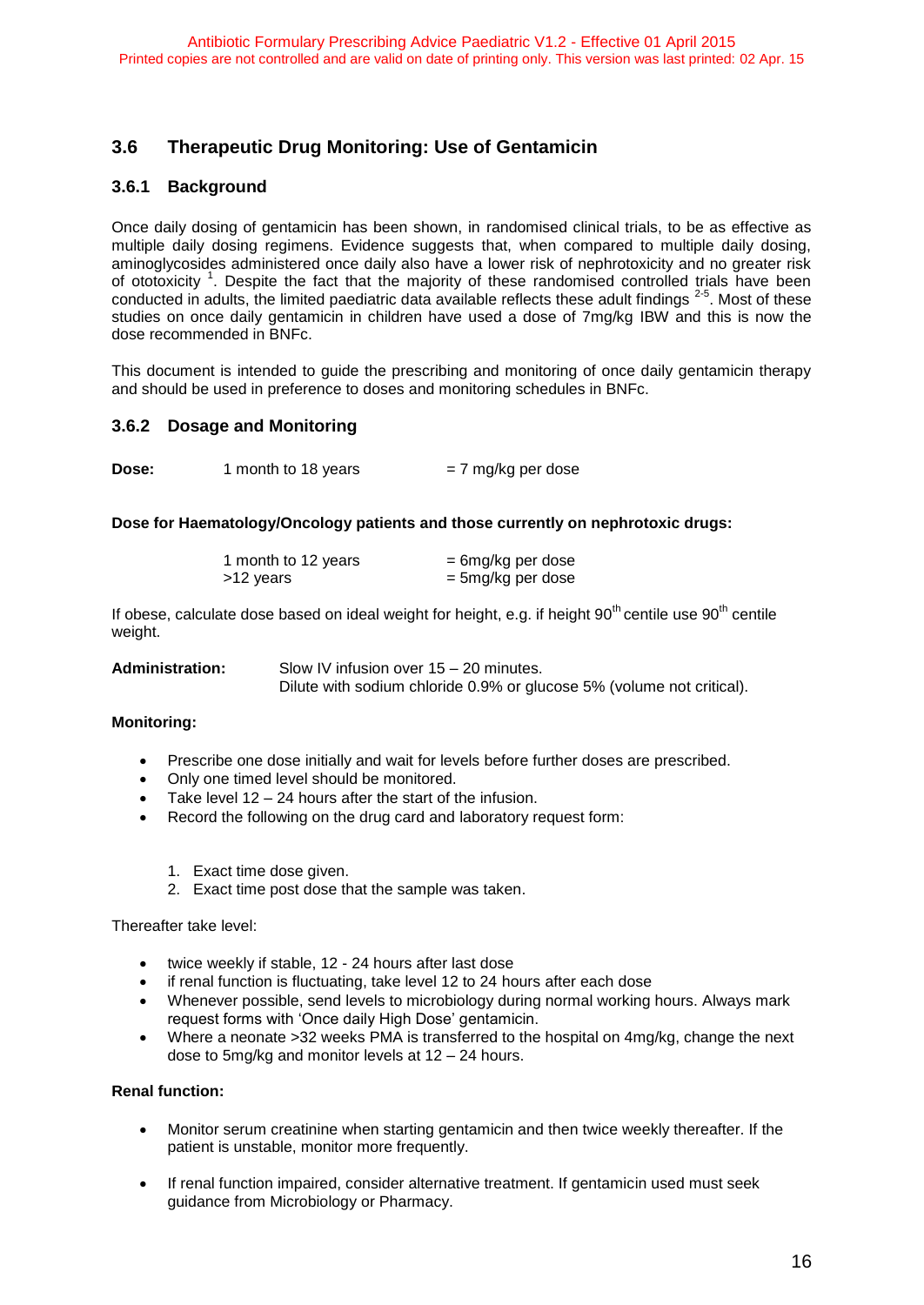#### <span id="page-16-0"></span>**3.6.3 Interpretation of Gentamicin Levels**



NB: Any deviations from the guideline should only be made on the advice of senior medical staff, Microbiology or Pharmacy and these should be documented.

#### <span id="page-16-1"></span>**3.6.4 Contra-Indications and Warnings**

- The narrow spectrum of activity of gentamicin must be kept in mind, as used alone it provides no cover for streptococci or anaerobes.
- Lower doses of gentamicin given more than once a day and in combination with other antibiotics are recommended in endocarditis.
- A once daily aminoglycoside regimen (Tobramycin) has been separately evaluated in patients with Cystic Fibrosis (CF). Consult the antibiotic guidelines for CF patients.
- The once daily regimen should be used with extreme caution in patients with renal impairment or in patients receiving other nephrotoxic drugs. Seek specialist advice from Microbiology or Pharmacy.
- Patients should be well hydrated during therapy.
- Extra caution in children with urinary outflow problems (bladder obstruction, urinary retention) renal impairment or dehydration.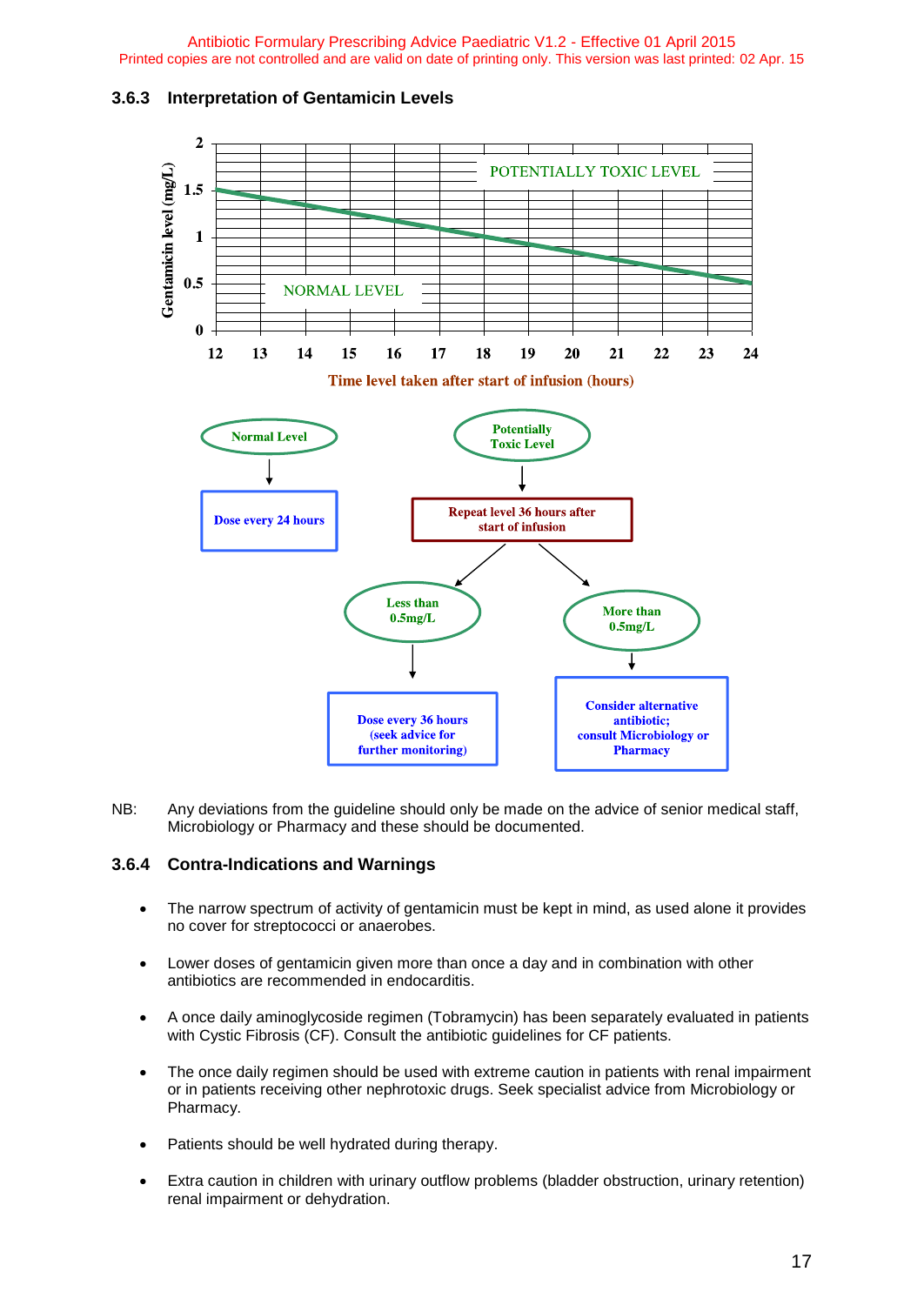#### <span id="page-17-0"></span>**3.6.5 Side Effects**

Nephrotoxicity and ototoxicity can occur if optimum blood levels are exceeded.

#### **REFERENCES**

- 1. Barza M, Ioannidis J, Cappelleri JC, Lau J. Single or multiple daily doses of aminoglycosides: a meta-analysis. British Medical Journal 1996;312:338-344.
- 2. Bass KD, Larkin SE, Paap C, Haase GM. Pharmacokinetics of once-daily gentamicin dosing in pediatric patients. Journal of Pediatric Surgery 1998;33(7):1104-7.
- 3. Elhanan K, Siplovich L, Raz R. Gentamicin once daily versus thrice daily in children. Journal of Antimicrobial Chemotherapy 1995;35(2):327-32.
- 4. Ujitendaal EV, Rademaker CM, Schobben AFAM et al, Once vs multiple daily gentamicin in infants and children. Ther Drug Monit 2001; 23: 506 – 513.
- 5. Tomlinson RJ, Ronghe M, Goodbourne C, Price C, Lilleyman JS, Das S et al. Once daily ceftriaxone and gentamicin for the treatment of febrile neutropenia. Archives of Disease in Childhood 1999;80:125-131.
- 6. Thomson AH. Once daily aminoglycosides in children. Paediatric and Perinatal Drug Therapy 1997;1:66-70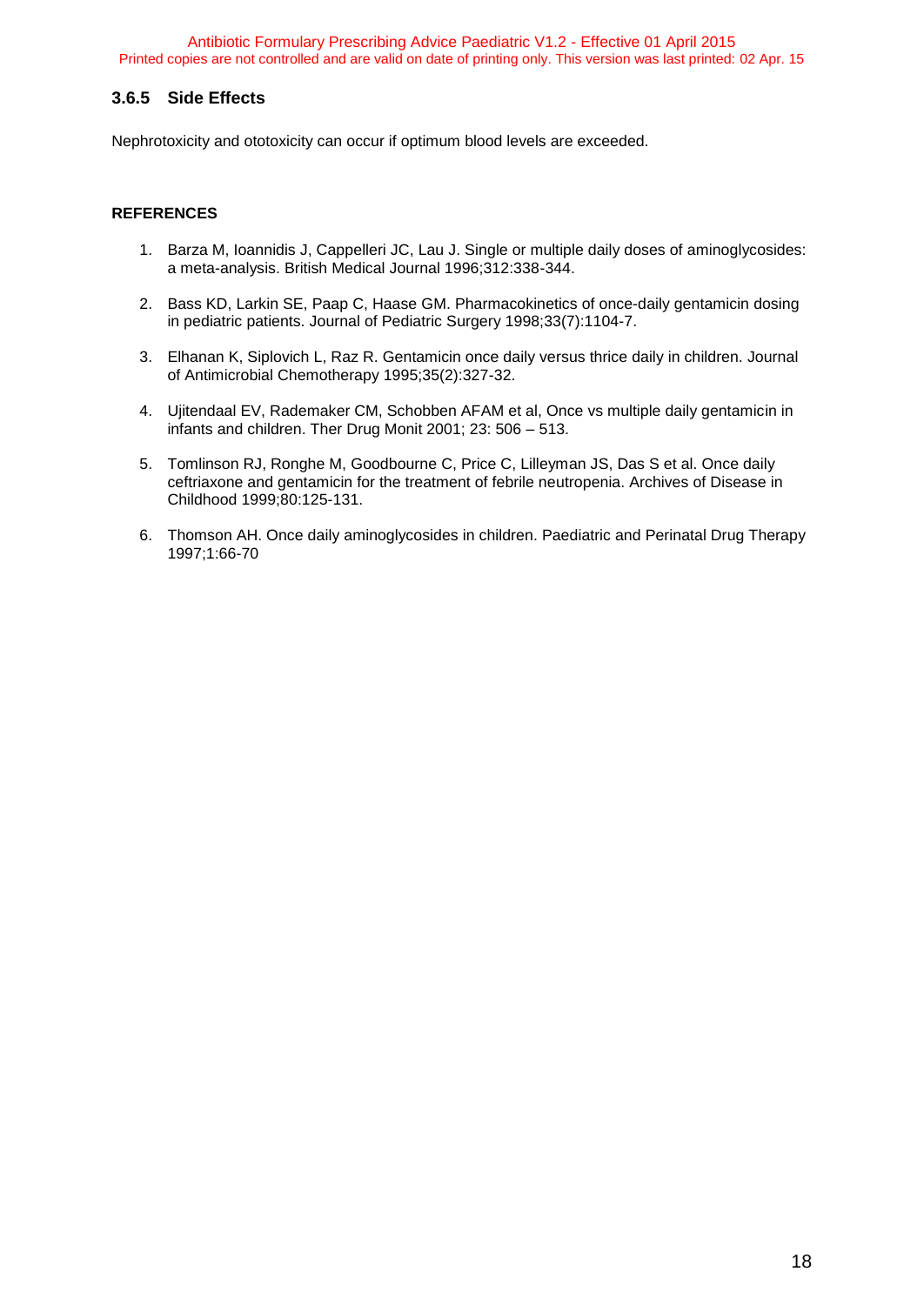## <span id="page-18-0"></span>**4 Empirical Antimicrobial Chemotherapy**

## <span id="page-18-1"></span>**4.1 Urinary Tract Infections**

| <b>Clinical Scenario</b>              | <b>First Line Choice</b>                              | <b>Alternatives where first line</b><br>choice contraindicated (eg<br>allergy), not tolerated or not<br>effective |  |  |  |
|---------------------------------------|-------------------------------------------------------|-------------------------------------------------------------------------------------------------------------------|--|--|--|
| Under 3 months                        | Cefotaxime iv                                         | <b>Discuss with Consultant</b><br>Microbiologist                                                                  |  |  |  |
| Over 3 months -<br>uncomplicated      | Trimethoprim oral<br>3 days<br>Nitrofurantoin tablets | Amoxicillin<br>Co-amoxiclav<br>Nitrofurantoin suspension                                                          |  |  |  |
| Over 3 months -systemically<br>unwell | Co-amoxiclay oral<br>7-10 days                        | Cefotaxime or ceftriaxone iv for<br>first 2-4 days if oral cannot be<br>used<br>Gentamicin iv                     |  |  |  |
| See also NICE CG54 August 2007        |                                                       |                                                                                                                   |  |  |  |

## <span id="page-18-2"></span>**4.2 Upper Respiratory Tract Infections**

| <b>Clinical Scenario</b>                                                                                                                                | <b>First Line Choice</b>                                                              | <b>Alternatives where first line</b><br>choice contraindicated (eg<br>allergy), not tolerated or not<br>effective |  |  |
|---------------------------------------------------------------------------------------------------------------------------------------------------------|---------------------------------------------------------------------------------------|-------------------------------------------------------------------------------------------------------------------|--|--|
| Throat infection<br>Most cases will resolve<br>without antibiotic. Treat if<br>severe symptoms or high risk<br>of complications.                        | Phenoxymethypenicillin oral<br>Avoid amoxicillin if possibility of<br>glandular fever | Clarithromycin                                                                                                    |  |  |
| Peritonsillar abscess                                                                                                                                   | Benzylpenicillin iv                                                                   |                                                                                                                   |  |  |
| Acute otitis media<br>Most cases will resolve<br>without antibiotic. Treat if<br>severe symptoms or high risk<br>of complications.                      | Amoxicillin                                                                           | Co-amoxiclav<br>Clarithromycin                                                                                    |  |  |
| <b>Sinusitis</b><br>Most cases will resolve<br>without antibiotic. Treat if<br>persisting ≥7 days, severe<br>symptoms or high risk of<br>complications. | Amoxicillin<br>severe cases:<br>Co-amoxiclay +/- Metronidazole<br>oral or iv          | Clarithromycin<br>Doxycycline (over age 12)                                                                       |  |  |
| Epiglottitis (H influenzae)                                                                                                                             | Cefotaxime                                                                            |                                                                                                                   |  |  |
| See also <b>NICE CG69</b> July 2008                                                                                                                     |                                                                                       |                                                                                                                   |  |  |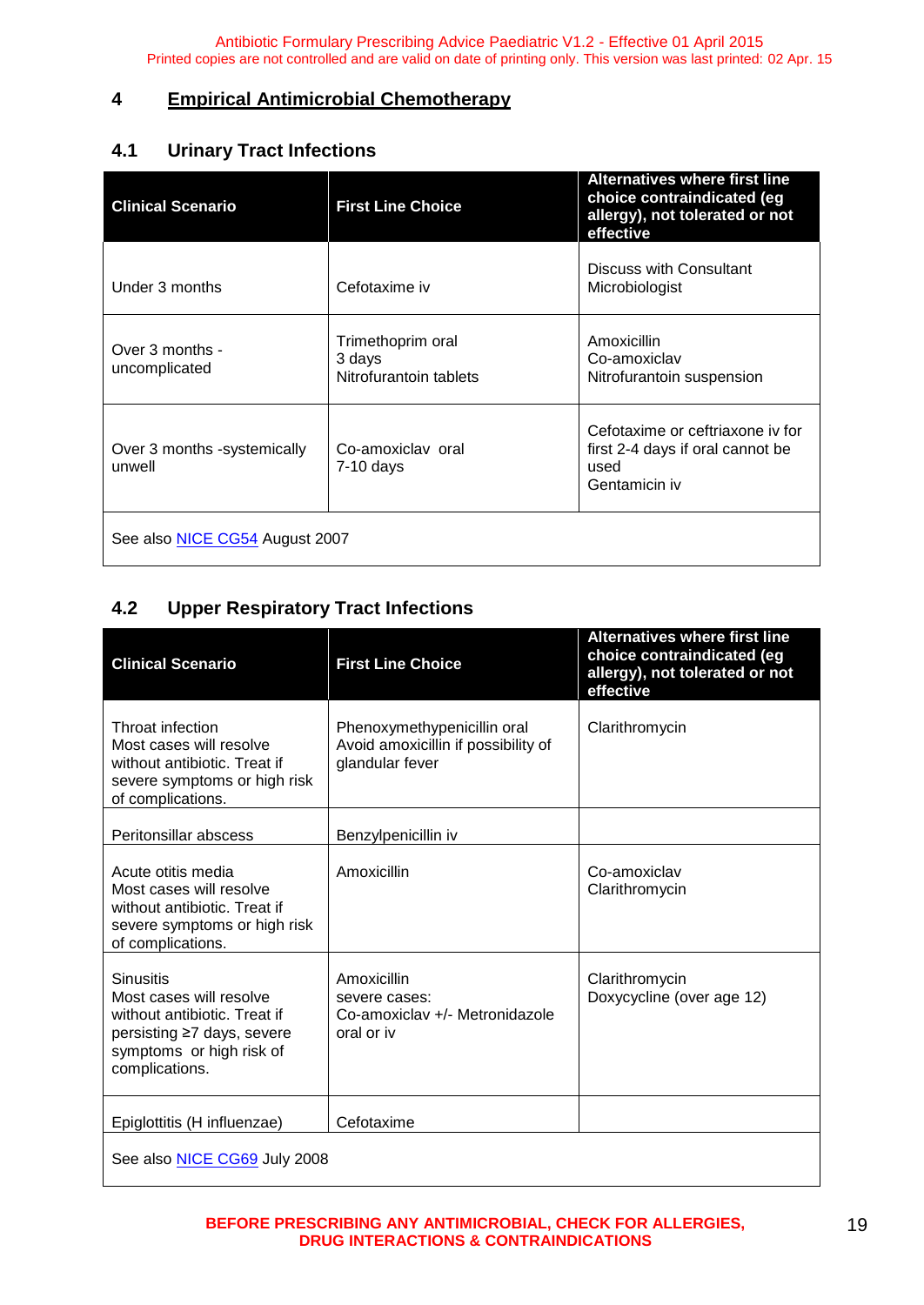## <span id="page-19-0"></span>**4.3 Lower Respiratory Infections (BTS 2011)**

| <b>Clinical Scenario</b>                                                                                                                  | <b>First Line Choice</b>                                        | <b>Alternatives where first line</b><br>choice contraindicated (eg<br>allergy), not tolerated or not<br>effective |  |
|-------------------------------------------------------------------------------------------------------------------------------------------|-----------------------------------------------------------------|-------------------------------------------------------------------------------------------------------------------|--|
| Bronchitis, bronchiolitis<br>Most cases will resolve<br>without antibiotic. Treat if<br>severe symptoms or high risk<br>of complications. | Amoxicillin oral                                                | Clarithromycin oral<br>Co-amoxiclav oral                                                                          |  |
| Pneumonia                                                                                                                                 | See British Thoracic Society guideline 2011                     |                                                                                                                   |  |
| Community-acquired<br>pneumonia, early-onset<br>hospital-acquired (<5 days<br>from admission)                                             | Amoxicillin oral                                                | Clarithromycin oral<br>Co-amoxiclav oral                                                                          |  |
| $2^0$ to influenza                                                                                                                        | Co-amoxiclav oral                                               | Clarithromycin oral<br>Doxycycline oral (over age 12)                                                             |  |
| Severe or not tolerating oral                                                                                                             | Co-amoxiclav iv                                                 | Cefuroxime iv                                                                                                     |  |
| Monotherapy if suspected<br>mycoplasma or chlamydia;<br>add to first line antibiotic if<br>very severe or not responding                  | Clarithromycin oral (use iv only<br>enteral route not possible) | Doxycycline oral (over age 12)                                                                                    |  |
| Late-onset hospital acquired<br>(≥5 days after admission) or<br>resistant organism suspected                                              | Piperacillin with tazobactam                                    | Meropenem<br>Ceftazidime                                                                                          |  |
| (eg severe neurodisability,<br>repeated antibiotics)                                                                                      | (add gentamicin if known Pseudomonas)                           |                                                                                                                   |  |
| Pertussis<br>Antibiotics have little effect on<br>course of illness but may<br>reduce transmission                                        | Clarithromycin                                                  |                                                                                                                   |  |
| Tuberculosis                                                                                                                              | Seek advice from TB team                                        |                                                                                                                   |  |
| Cystic fibrosis exacerbation                                                                                                              | See national guidance here.                                     |                                                                                                                   |  |

## <span id="page-19-1"></span>**4.4 Skin & soft tissues**

| <b>Clinical Scenario</b> | <b>First Line Choice</b>                  | <b>Alternatives where first line</b><br>choice contraindicated (eg<br>allergy), not tolerated or not<br>effective |
|--------------------------|-------------------------------------------|-------------------------------------------------------------------------------------------------------------------|
|                          |                                           |                                                                                                                   |
| Impetigo small area      | Topical mupirocin                         |                                                                                                                   |
|                          |                                           | Co-amoxiclav                                                                                                      |
| Impetigo widespread*     | <b>Flucloxacillin</b>                     | Clarithromycin                                                                                                    |
| Erysipelas*              | Penicillin V po or<br>Benzylpenicillin iv | Clindamycin<br>Clarithromycin                                                                                     |

**BEFORE PRESCRIBING ANY ANTIMICROBIAL, CHECK FOR ALLERGIES, DRUG INTERACTIONS & CONTRAINDICATIONS**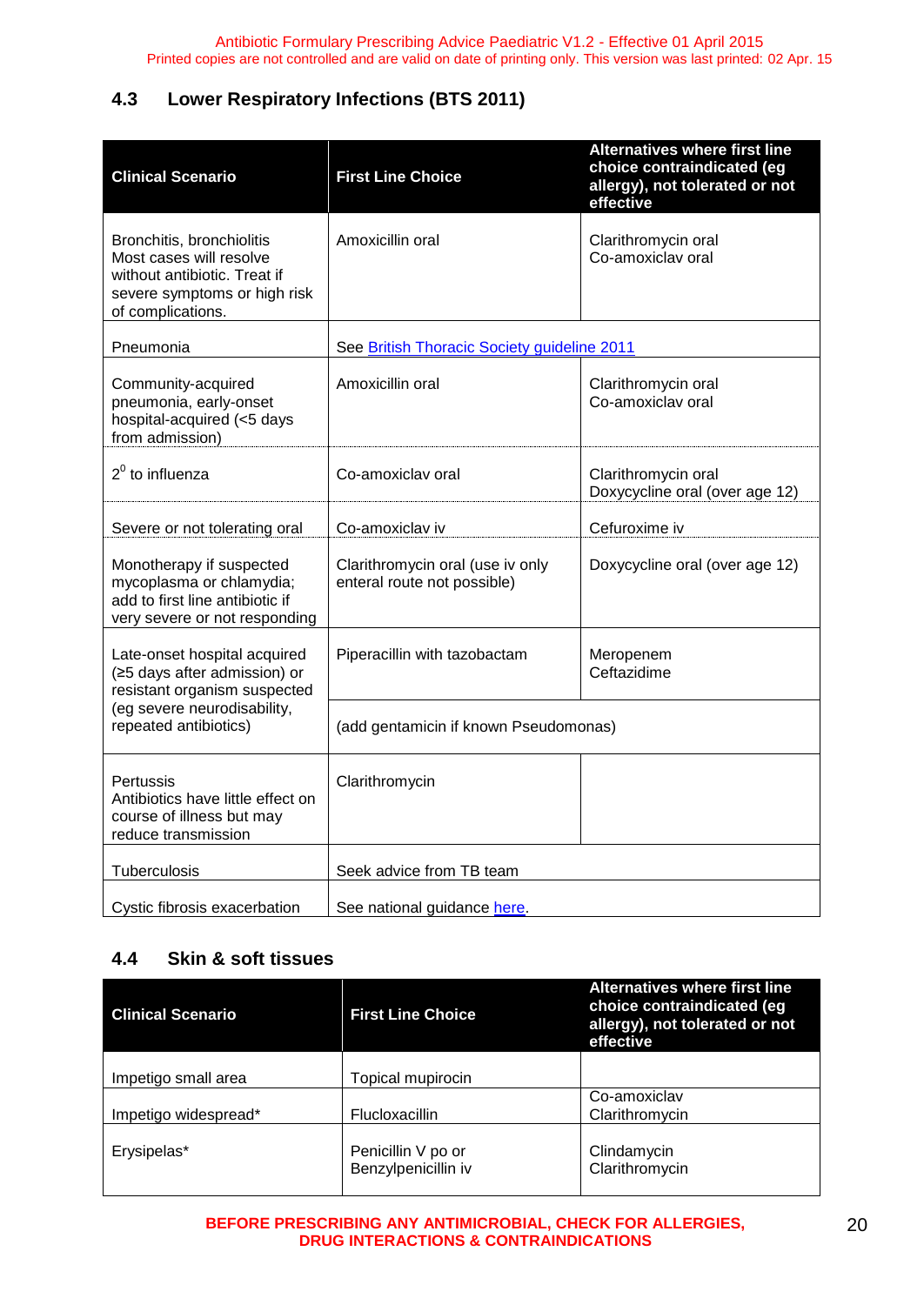| <b>Clinical Scenario</b>                | <b>First Line Choice</b>                                      | Alternatives where first line<br>choice contraindicated (eg<br>allergy), not tolerated or not<br>effective |
|-----------------------------------------|---------------------------------------------------------------|------------------------------------------------------------------------------------------------------------|
| Cellulitis*                             | <b>Flucloxacillin</b><br>Penicillin if known Group A<br>strep | Clindamycin<br>Clarithromycin                                                                              |
| Staphylococcal scalded skin<br>syndrome | <b>Flucloxacillin</b>                                         | Clarithromycin                                                                                             |
| Paronychia*                             | <b>Flucloxacillin</b>                                         | Co-amoxiclav<br>Clarithromycin                                                                             |
| Surgical site infection*                | Flucloxacillin                                                | Clindamycin                                                                                                |

\* If both streptococci and staphylococci suspected, use both penicillin and flucloxacillin pending culture results.

For known or suspected MRSA infection discuss with Consultant Microbiologist **M**

| Human and animal bites                                           | Co-amoxiclay            | Clindamycin<br>Clarithromycin |
|------------------------------------------------------------------|-------------------------|-------------------------------|
| Necrotising fasciitis - urgent<br>surgical debridement mandatory | Meropenem + clindamycin |                               |

## <span id="page-20-0"></span>**4.5 Meningitis and meningococcal disease**

| <b>Clinical Scenario</b>                                                      | <b>First Line Choice</b>                                                                                               | <b>Alternatives where first line</b><br>choice contraindicated (eg<br>allergy), not tolerated or not<br>effective |
|-------------------------------------------------------------------------------|------------------------------------------------------------------------------------------------------------------------|-------------------------------------------------------------------------------------------------------------------|
| Suspected or confirmed<br>bacterial meningitis, 3 months<br>or older          | Ceftriaxone (or cefotaxime) iv<br>N. meningitidis: $\geq 7$ days<br>H. influenzae: ≥10 days<br>S. pneumoniae: ≥14 days |                                                                                                                   |
| Suspected or confirmed<br>meningococcal septicaemia                           | Ceftriaxone (or cefotaxime) iv<br>≥7 days                                                                              |                                                                                                                   |
| Suspected or confirmed<br>bacterial meningitis,<br>under 3 months, initial Rx | Cefotaxime + amoxicillin iv<br>Adjust when organism<br>identified:                                                     |                                                                                                                   |
| Group B streptococcus<br>Listeria<br>Gram-negative bacilli                    | Cefotaxime ≥14 days<br>Amoxicillin ≥21 days +<br>Gentamicin $\ge$ first 7 days<br>Cefotaxime ≥21 days                  |                                                                                                                   |

If suspected bacterial meningitis and recent travel outside UK, add vancomycin IV to above until sensitivities known **M**

If known or suspected severe beta-lactam allergy, discuss with Consultant Microbiologist **M**

If herpes simplex encephalitis suspected add aciclovir

See also [NICE CG102](http://guidance.nice.org.uk/CG102) June 2010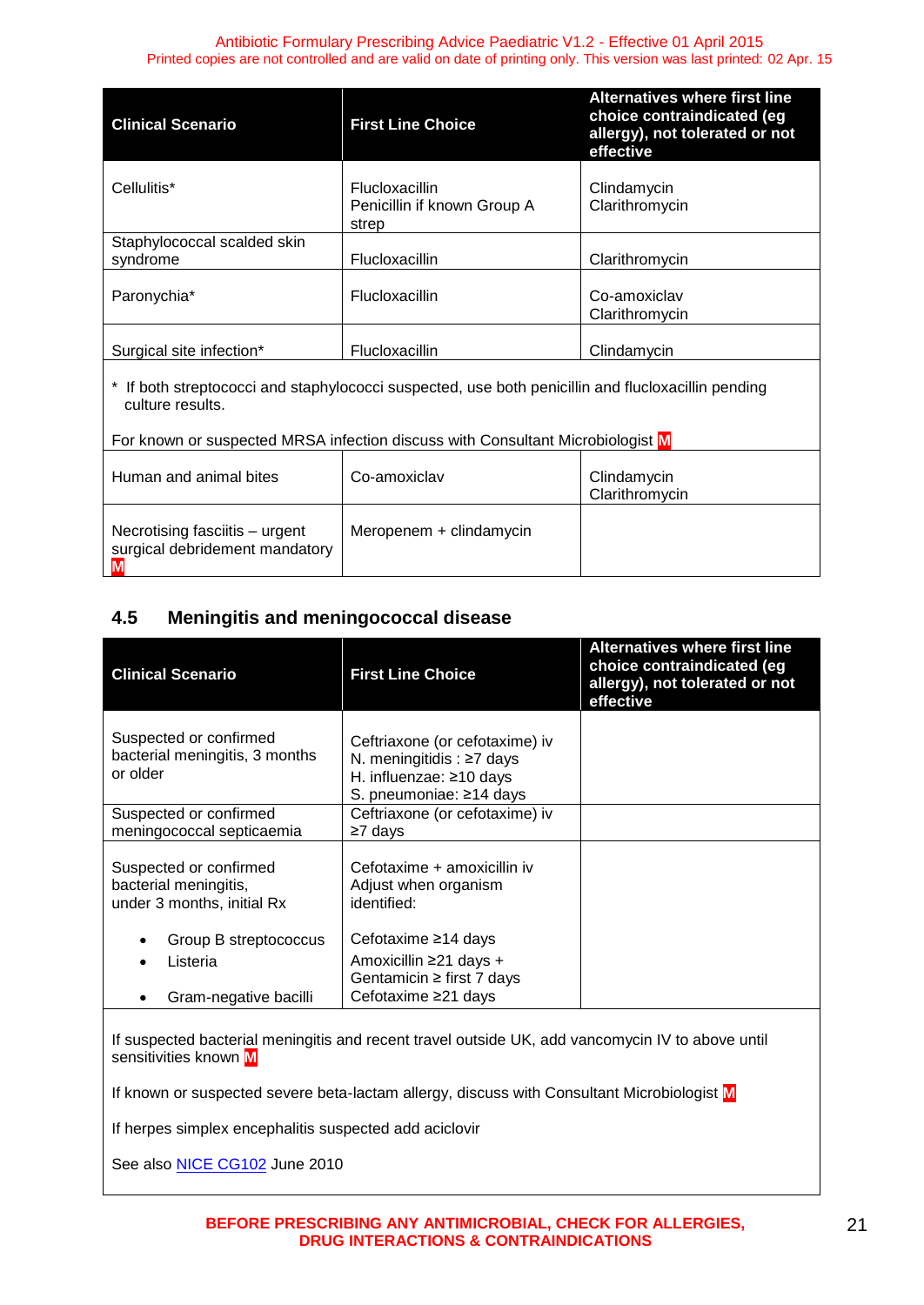## <span id="page-21-0"></span>**4.6 Gastrointestinal Infection**

| <b>Clinical Scenario</b>                                                                          | <b>First Line Choice</b>                                      | <b>Alternatives where first line</b><br>choice contraindicated (eg<br>allergy), not tolerated or not<br>effective |
|---------------------------------------------------------------------------------------------------|---------------------------------------------------------------|-------------------------------------------------------------------------------------------------------------------|
| Gastroenteritis:<br>Do not routinely treat with<br>antibiotic.                                    | See NICE CG84 April 2009                                      |                                                                                                                   |
| Campylobacter - severe<br>disease                                                                 | Clarithromycin oral                                           | Ciprofloxacin oral                                                                                                |
| Non-typhi Salmonella - severe<br>or invasive or under 6 months;<br>Salmonella typhi - all cases M | Ciprofloxacin oral                                            | Cefotaxime iv                                                                                                     |
| Shigella dysentery                                                                                | Azithromycin oral                                             | Trimethoprim oral<br>Ciprofloxacin oral                                                                           |
| Amoebic dysentery                                                                                 | Metronidazole oral followed by<br>Diloxanide furoate          |                                                                                                                   |
| Giardia                                                                                           | Metronidazole oral                                            |                                                                                                                   |
| C. difficile                                                                                      | Metronidazole oral                                            | If recurrent or not responding to<br>metronidazole, oral vancomycin                                               |
| Peritonitis (surgical abdomen)                                                                    | Co-amoxiclay iv<br>+/- metronidazole iv                       | Cefuroxime iv<br>+ metronidazole iv or<br>Vancomycin iv + metronidazole<br>iv + gentamicin iv                     |
| Helicobacter                                                                                      | Amoxicillin + clarithromycin<br>(initial treatment, with PPI) | Amoxicillin + metronidazole<br>(if recurrent, with PPI)                                                           |

## <span id="page-21-1"></span>**4.7 Genital Tract**

Sexually transmitted disease: for post-exposure prophylaxis see intranet guideline, for suspected or confirmed infection seek advice from Sexual Health

## <span id="page-21-2"></span>**4.8 Septicaemia**

| <b>Clinical Scenario</b>                                                                   | <b>First Line Choice</b>                                      | <b>Alternatives where first line</b><br>choice contraindicated (eg<br>allergy), not tolerated or not<br>effective |  |  |  |
|--------------------------------------------------------------------------------------------|---------------------------------------------------------------|-------------------------------------------------------------------------------------------------------------------|--|--|--|
| Community acquired                                                                         | Cefotaxime                                                    | Amoxicillin + gentamicin                                                                                          |  |  |  |
|                                                                                            |                                                               |                                                                                                                   |  |  |  |
| Hospital-acquired                                                                          | Piperacillin with tazobactam<br>+/- gentamicin +/- vancomycin | Consider preceding illness,<br>operation, lines, MRSA status                                                      |  |  |  |
| Vascular line-associated                                                                   | Vancomycin iv                                                 |                                                                                                                   |  |  |  |
| For known or suspected MRSA septicaemia discuss with Consultant Microbiologist $\mathbf M$ |                                                               |                                                                                                                   |  |  |  |
| For infective endocarditis seek advice from regional paediatric cardiology unit            |                                                               |                                                                                                                   |  |  |  |

**BEFORE PRESCRIBING ANY ANTIMICROBIAL, CHECK FOR ALLERGIES, DRUG INTERACTIONS & CONTRAINDICATIONS**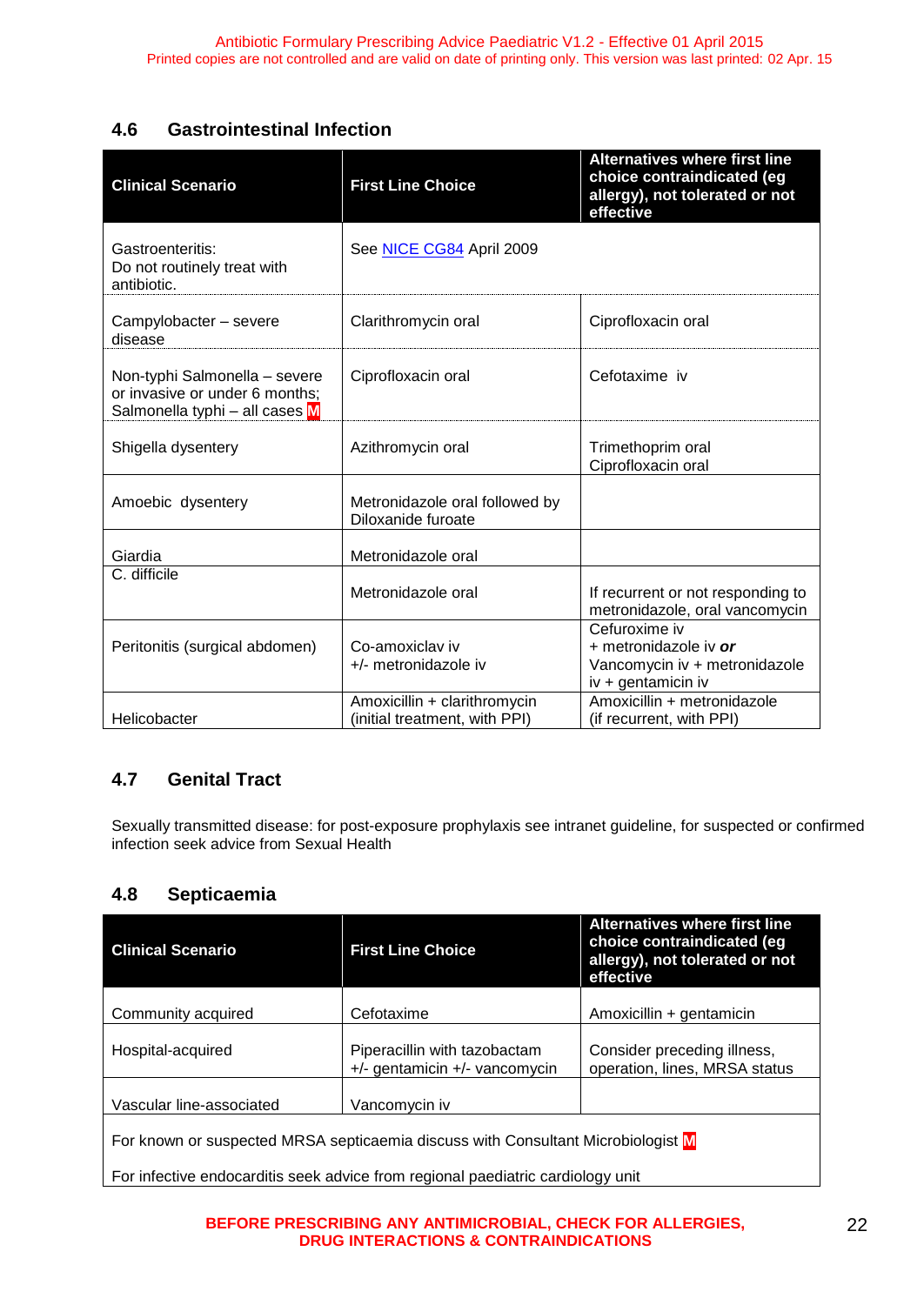#### <span id="page-22-0"></span>**4.9 Eye**

| <b>Clinical Scenario</b> | <b>First Line Choice</b>    | <b>Alternatives where first line</b><br>choice contraindicated (eg<br>allergy), not tolerated or not<br>effective |
|--------------------------|-----------------------------|-------------------------------------------------------------------------------------------------------------------|
| Conjunctivitis           | Chloramphenicol drops       | Fusidic acid drops<br>Ofloxacin drops                                                                             |
| Peri-orbital cellulitis  | Cefotaxime + flucloxacillin |                                                                                                                   |

## <span id="page-22-1"></span>**4.10 Bone and joint**

| <b>Clinical Scenario</b> | <b>First Line Choice</b>                                   | <b>Alternatives where first line</b><br>choice contraindicated (eg<br>allergy), not tolerated or not<br>effective |
|--------------------------|------------------------------------------------------------|-------------------------------------------------------------------------------------------------------------------|
| Refer to Orthopaedics    |                                                            |                                                                                                                   |
| Osteomyelitis            | <b>Flucloxacillin</b>                                      | Clindamycin                                                                                                       |
| Septic arthritis         | Flucloxacillin<br>Cefotaxime if Gram-negative<br>suspected | Clindamycin                                                                                                       |

Addition of second agent should follow after 48 hours. Choice should be guided by culture results/response to initial therapy. If in doubt, discuss with Consultant Microbiologist.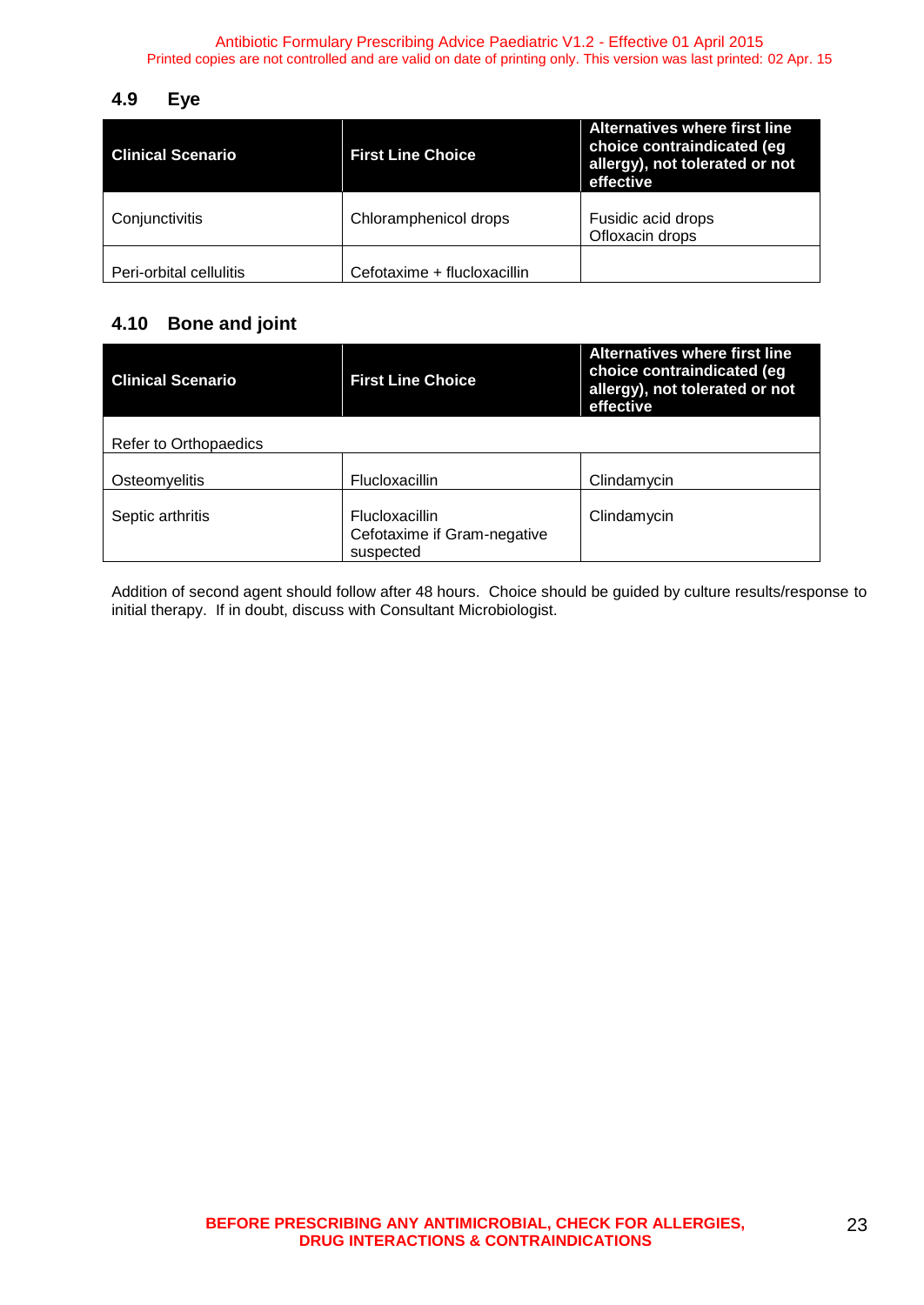## <span id="page-23-0"></span>**5 Prophylaxis**

| <b>Clinical Scenario</b>                                                                                                                            | <b>First Line Choice</b>                                                                                                                                | <b>Alternatives where first line</b><br>choice contraindicated (eg<br>allergy), not tolerated or not<br>effective |  |  |
|-----------------------------------------------------------------------------------------------------------------------------------------------------|---------------------------------------------------------------------------------------------------------------------------------------------------------|-------------------------------------------------------------------------------------------------------------------|--|--|
| Close contacts of<br>Meningococcal disease<br>see also HPA 2011                                                                                     | Ciprofloxacin oral single dose<br>after discussion with Health<br><b>Protection Agency</b>                                                              | Rifampicin oral 2 days<br>Ceftriaxone im single dose                                                              |  |  |
| Close contacts of invasive<br>H influenzae type B disease                                                                                           | Rifampicin 4 days<br>after discussion with Health<br><b>Protection Agency</b>                                                                           |                                                                                                                   |  |  |
| Vulnerable close contacts of<br>pertussis within 3 weeks of<br>onset of cough in index case                                                         | Clarithromycin 7 days                                                                                                                                   |                                                                                                                   |  |  |
| Asplenia or sickle-cell disease<br>See also BCSH guideline 2012                                                                                     | Phenoxymethylpenicillin<br>long-term                                                                                                                    | Amoxicillin<br>Clarithromycin                                                                                     |  |  |
| Nephrotic syndrome                                                                                                                                  | Phenoxymethylpenicillin<br>until in remission                                                                                                           | Clarithromycin                                                                                                    |  |  |
| Urinary tract infection:<br>prophylaxis is not routinely<br>indicated at any age (NICE<br>CG54), but may be useful in<br>recurrent symptomatic UTI. | Trimethoprim once daily                                                                                                                                 | Nitrofurantoin once daily<br>Consider sensitivity pattern of<br>breakthrough infections                           |  |  |
| Latent tuberculosis<br>Unimmunised contacts of<br>tuberculosis under age 2                                                                          | Seek advice from TB team                                                                                                                                |                                                                                                                   |  |  |
| Surgical prophylaxis                                                                                                                                | Refer to Antibiotic Formulary and Prescribing Advice for Adult<br>Patients section 5.4 for specific procedures, using BNFC to adjust<br>doses by weight |                                                                                                                   |  |  |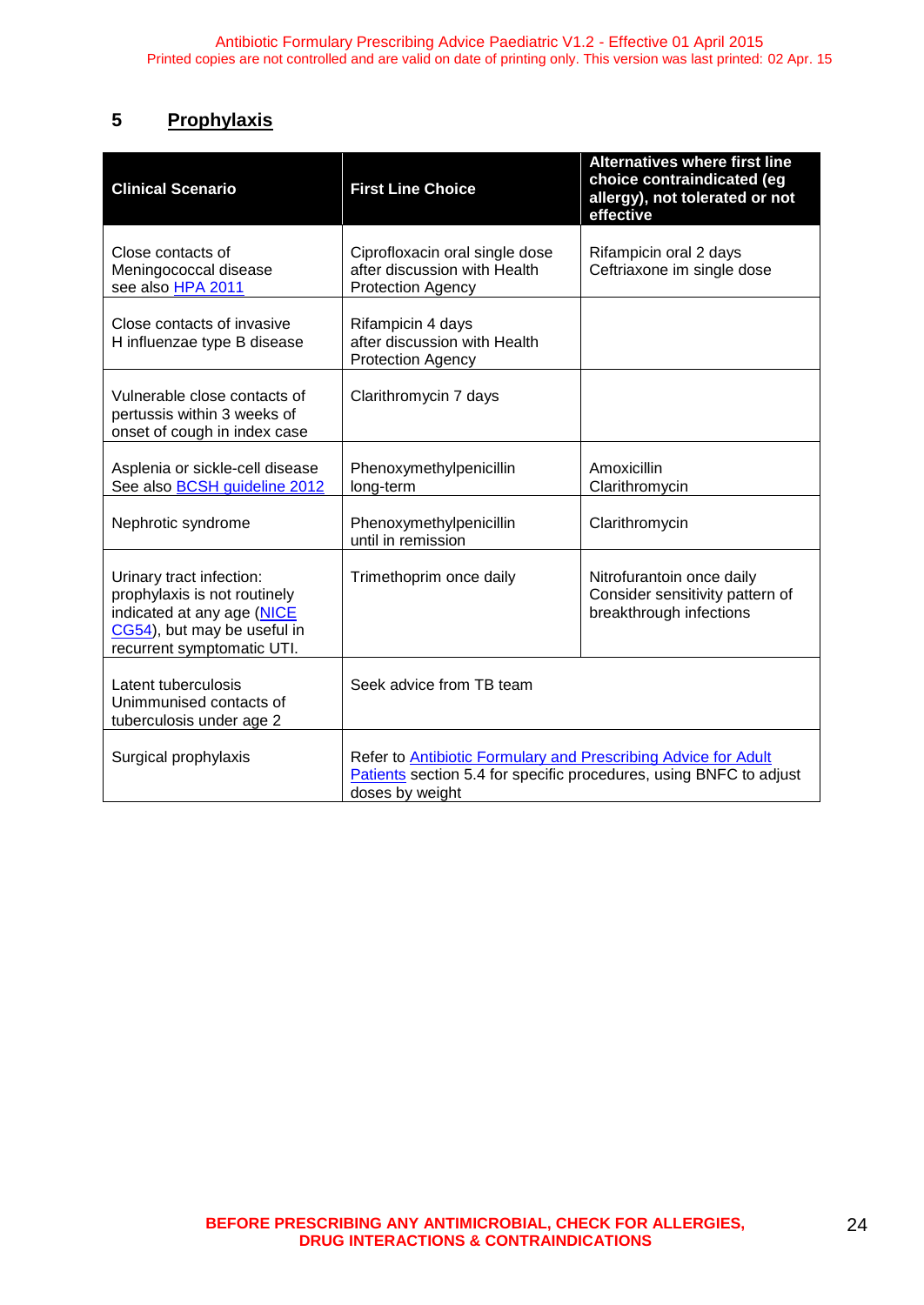## <span id="page-24-0"></span>**6 De-escalation of IV to oral and costs of antimicrobial agents**

|                  | <b>IV Antibiotics</b>                                 |                                 | <b>Oral Alternative</b>                                                                                                                    |                                                                                            |                                      |
|------------------|-------------------------------------------------------|---------------------------------|--------------------------------------------------------------------------------------------------------------------------------------------|--------------------------------------------------------------------------------------------|--------------------------------------|
| IV drug          | <b>Dose Range</b>                                     | Cost per day<br>* $(E)$ **      | Oral drug                                                                                                                                  | <b>Dose Range</b>                                                                          | Cost per day *                       |
| Amoxicillin      | 500mg 8 hourly                                        | 1.68                            | Amoxicillin caps<br>Amoxicillin caps<br>Amoxicillin suspension 125mg/5ml<br>Amoxicillin 250mg/5ml                                          | 250mg 8 hourly<br>500mg 8 hourly<br>125mg 8 hourly<br>250mg 8 hourly                       | (E)<br>0.14<br>0.17<br>0.17<br>0.19  |
| Benzylpenicillin | 600mg 4 - 6 hourly<br>1.2g $4 - 6$ hourly             | $3.8 - 5.7$<br>$7.56 - 11.34$   | Phenoxymethylpenicillin tablets<br>Phenoxymethylpenicillin 250mg/5ml<br>suspension<br>Phenoxymethylpenicillin 125mg/5ml<br>suspension      | 250mg-500mg 6 hourly<br>250mg 6 hourly<br>125mg 6 hourly                                   | $0.16 - 0.32$<br>0.52<br>0.38        |
| Cefotaxime       | 500mg 8 - 12 hourly<br>1g 8 - 12 hourly               | $4.28 - 6.42$<br>8.62-12.93     | Respiratory Tract Infection:<br>Co-amoxiclav                                                                                               |                                                                                            | See below for<br>costs               |
|                  |                                                       |                                 | <b>Urinary Tract Infection:</b><br>Cefalexin 125mg/5ml<br>Cefalexin 250mg/5ml<br>Cefalexin 250mg caps<br>Cefalexin 500mg caps              | 125mg 8 hourly<br>250mg 8 hourly<br>250mg 8 hourly<br>8 hourly                             | 0.25<br>0.31<br>0.22<br>0.28         |
| Ceftriaxone      | 1 - 2g 12 - 24 hourly                                 | $10.17 - 20.36$                 | Respiratory Tract Infection:<br>co-amoxiclav                                                                                               |                                                                                            | See below for<br>costs               |
|                  |                                                       |                                 | Urinary Tract Infection:<br>Cefalexin 125mg/5ml<br>Cefalexin 250mg/5ml<br>Cefalexin 250mg caps<br>Cefalexin 500mg caps                     | 125mg 8 hourly<br>250mg 8 hourly<br>250mg 8 hourly<br>8 hourly                             | 0.25<br>0.31<br>0.22<br>0.28         |
| Cefuroxime       | $250mg - 500mg$<br>8 hourly<br>$750mg - 1.5g$         | $2.82 - 5.64$<br>$7.02 - 15.15$ | Respiratory Tract Infection:<br>Co-amoxiclav                                                                                               |                                                                                            | See below for<br>costs               |
|                  | 8 hourly                                              |                                 | <b>Urinary Tract Infection:</b><br>Cefalexin 125mg/5ml<br>Cefalexin 250mg/5ml<br>Cefalexin 250mg caps<br>Cefalexin 500mg caps              | 125mg 8 hourly<br>250mg 8 hourly<br>250mg 8 hourly<br>8 hourly                             | 0.25<br>0.31<br>0.22<br>0.28         |
| Ciprofloxacin    | 100mg 12 hourly<br>200mg 12 hourly<br>400mg 12 hourly | 16.0<br>30.0<br>45.7            | Ciprofloxacin 250mg/5ml<br>Ciprofloxacin 250mg tablets<br>Ciprofloxacin 500mg tablets                                                      | 250mg 12 hourly<br>250mg 12 hourly<br>500mg 12 hourly                                      | 1.68<br>0.19<br>0.20                 |
| Clarithromycin   | 500mg 12 hourly                                       | 18.9                            | Clarithromycin 125mg/5ml<br>Clarithromycin 250mg/5ml<br>Clarithromycin 250mg tablets<br>Clarithromycin 500mg tablets                       | 125mg 12 hourly<br>250mg 12 hourly<br>250mg 12 hourly<br>500mg 12 hourly                   | 0.79<br>1.58<br>0.36<br>0.50         |
| Clindamycin      | 300 - 600mg 6 hourly                                  | $23.2 - 49.4$                   | Clindamycin<br>No suspension commercially<br>available. 'Special order' preparation<br>available. Note cost and licensing<br>implications. | 150mg - 450mg<br>6 hourly                                                                  | $1.14 - 6.86$                        |
| Co-amoxiclav     | 600mg 8 hourly<br>1.2g 8 hourly                       | 3.63<br>7.83                    | Co-amoxiclav 125/31<br>Co-amoxiclav 250/62<br>Co-amoxiclav400/57<br>Co-amoxiclay tablets                                                   | 125/31 8 hourly<br>250/62 8 hourly<br>400/57 12 hourly<br>375mg 8 hourly<br>625mg 8 hourly | 0.37<br>0.94<br>1.18<br>0.33<br>0.46 |
| Ertapenem        | 1g od                                                 | 31.65                           | Seek Microbiology advice                                                                                                                   |                                                                                            |                                      |